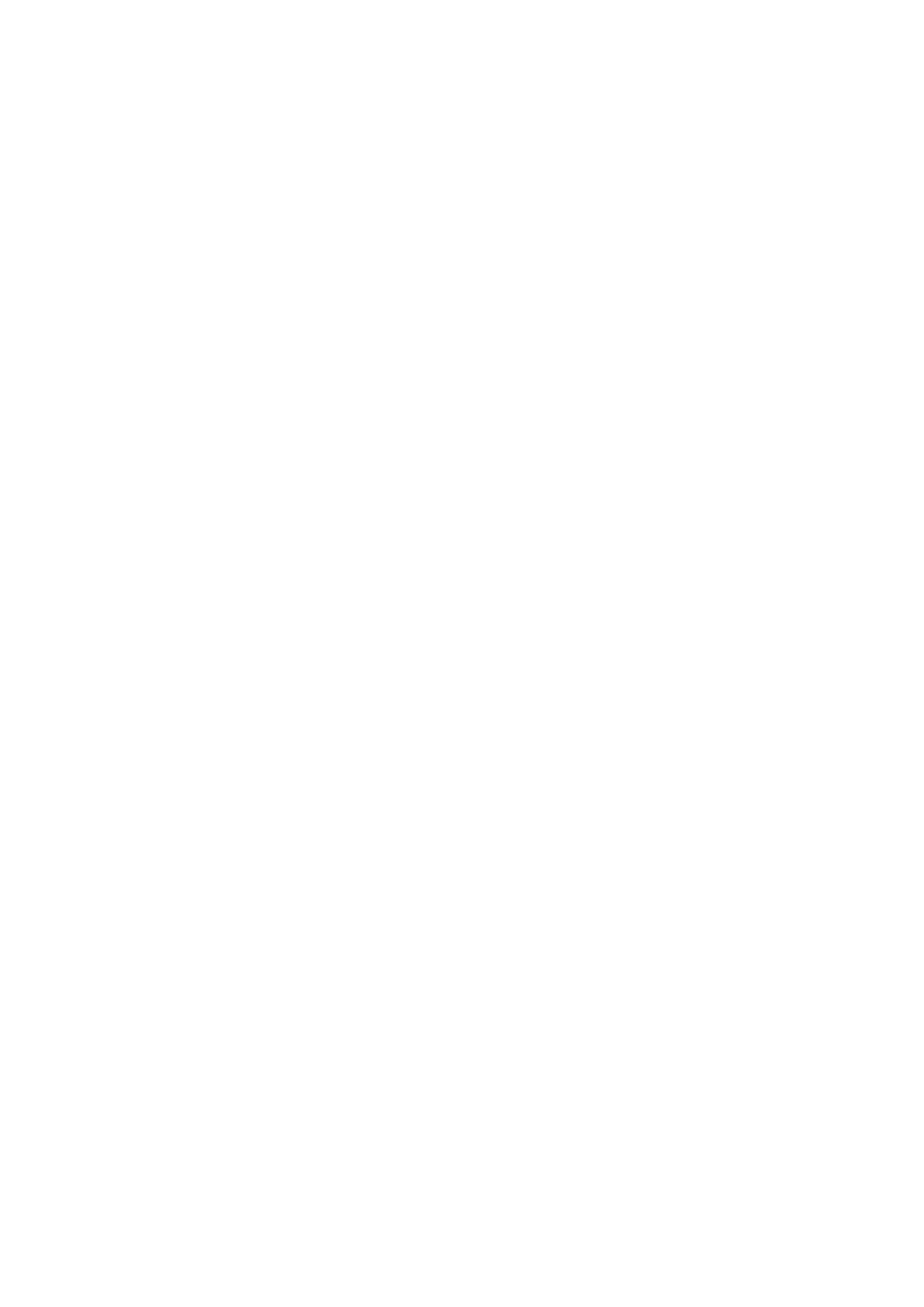

## **CHARITIES REGISTRATION AND REGULATION ACT**

## **Index**

| Section        |                                                                                                                                          | Page      |
|----------------|------------------------------------------------------------------------------------------------------------------------------------------|-----------|
|                | <b>PART 1 - INTRODUCTORY</b>                                                                                                             | 7         |
| 1              |                                                                                                                                          |           |
| $\overline{2}$ |                                                                                                                                          |           |
| 3              |                                                                                                                                          |           |
|                | PART 2 - MEANING OF "CHARITY" AND "CHARITABLE                                                                                            |           |
|                | <b>PURPOSE"</b><br><u> 1989 - Johann Barn, mars ann an t-Amhain Aonaichte ann an t-Amhain Aonaichte ann an t-Amhain Aonaichte ann an</u> | 9         |
| $\overline{4}$ |                                                                                                                                          |           |
| 5              |                                                                                                                                          |           |
| 6              |                                                                                                                                          |           |
| 7              |                                                                                                                                          |           |
| 8              | Restriction on use of word "charity" and holding out as a charity etc12                                                                  |           |
|                | <b>PART 3 - THE REGISTER AND REGISTRATION</b>                                                                                            | 13        |
| 9              |                                                                                                                                          |           |
| 10             |                                                                                                                                          |           |
| 11             |                                                                                                                                          |           |
| 12             |                                                                                                                                          |           |
| 13             |                                                                                                                                          |           |
| 14             | Attorney General not liable for accuracy of information submitted15                                                                      |           |
| 15             |                                                                                                                                          |           |
|                | PART 4 – REGISTERED CHARITY: FORMAL REQUIREMENTS                                                                                         | <b>16</b> |
| 16             |                                                                                                                                          |           |
| 17             |                                                                                                                                          |           |
| 18             |                                                                                                                                          |           |
| 19             |                                                                                                                                          |           |
| 20             | Power to require registered charity to abandon misleading name 17                                                                        |           |
| 21             | Existing charities - power to adopt or amend governing instrument 18                                                                     |           |

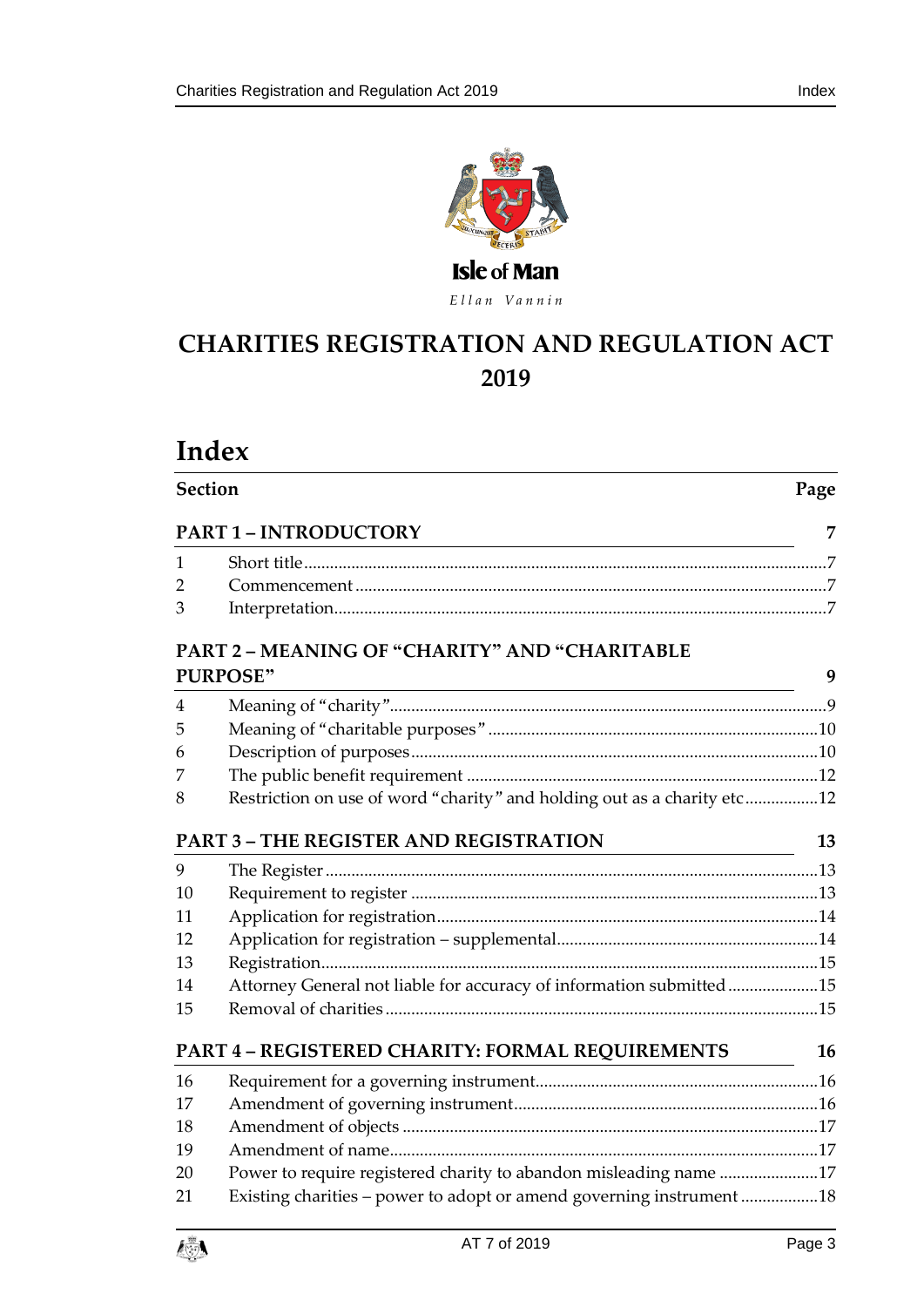| 22 | Existing charities constituted under an Act of Tynwald – amending                                                                              |    |
|----|------------------------------------------------------------------------------------------------------------------------------------------------|----|
|    |                                                                                                                                                |    |
| 23 |                                                                                                                                                |    |
|    | <b>PART 5 - CHARITY TRUSTEES</b>                                                                                                               | 20 |
| 24 |                                                                                                                                                |    |
| 25 |                                                                                                                                                |    |
| 26 |                                                                                                                                                |    |
|    | PART 6 - CHARITY ACCOUNTS AND ANNUAL REPORTS                                                                                                   | 22 |
| 27 |                                                                                                                                                |    |
| 28 |                                                                                                                                                |    |
| 29 |                                                                                                                                                |    |
| 30 |                                                                                                                                                |    |
|    | <b>PART 7 - CHARITY MERGERS</b>                                                                                                                | 24 |
| 31 |                                                                                                                                                |    |
| 32 |                                                                                                                                                |    |
| 33 |                                                                                                                                                |    |
| 34 |                                                                                                                                                |    |
| 35 |                                                                                                                                                |    |
|    | <b>PART 8 - REGULATION AND INSPECTION</b>                                                                                                      | 25 |
| 36 |                                                                                                                                                |    |
| 37 |                                                                                                                                                |    |
| 38 |                                                                                                                                                |    |
| 39 |                                                                                                                                                |    |
|    | <b>PART 9 - FOREIGN CHARITIES</b>                                                                                                              | 29 |
|    |                                                                                                                                                |    |
| 41 |                                                                                                                                                |    |
|    | <b>PART 10 - APPEAL</b><br><u> 1989 - Johann Stein, marking and de British and de British and de British and de British and de British and</u> | 29 |
| 42 |                                                                                                                                                |    |
| 43 |                                                                                                                                                |    |
|    | <b>PART 11 - MISCELLANEOUS PROVISIONS</b>                                                                                                      | 30 |
| 44 |                                                                                                                                                |    |
| 45 |                                                                                                                                                |    |
| 46 |                                                                                                                                                |    |
| 47 |                                                                                                                                                |    |
| 48 |                                                                                                                                                |    |
| 49 | Status of registered charity to appear on correspondence, etc 32                                                                               |    |
| 50 |                                                                                                                                                |    |
| 51 |                                                                                                                                                |    |
|    |                                                                                                                                                |    |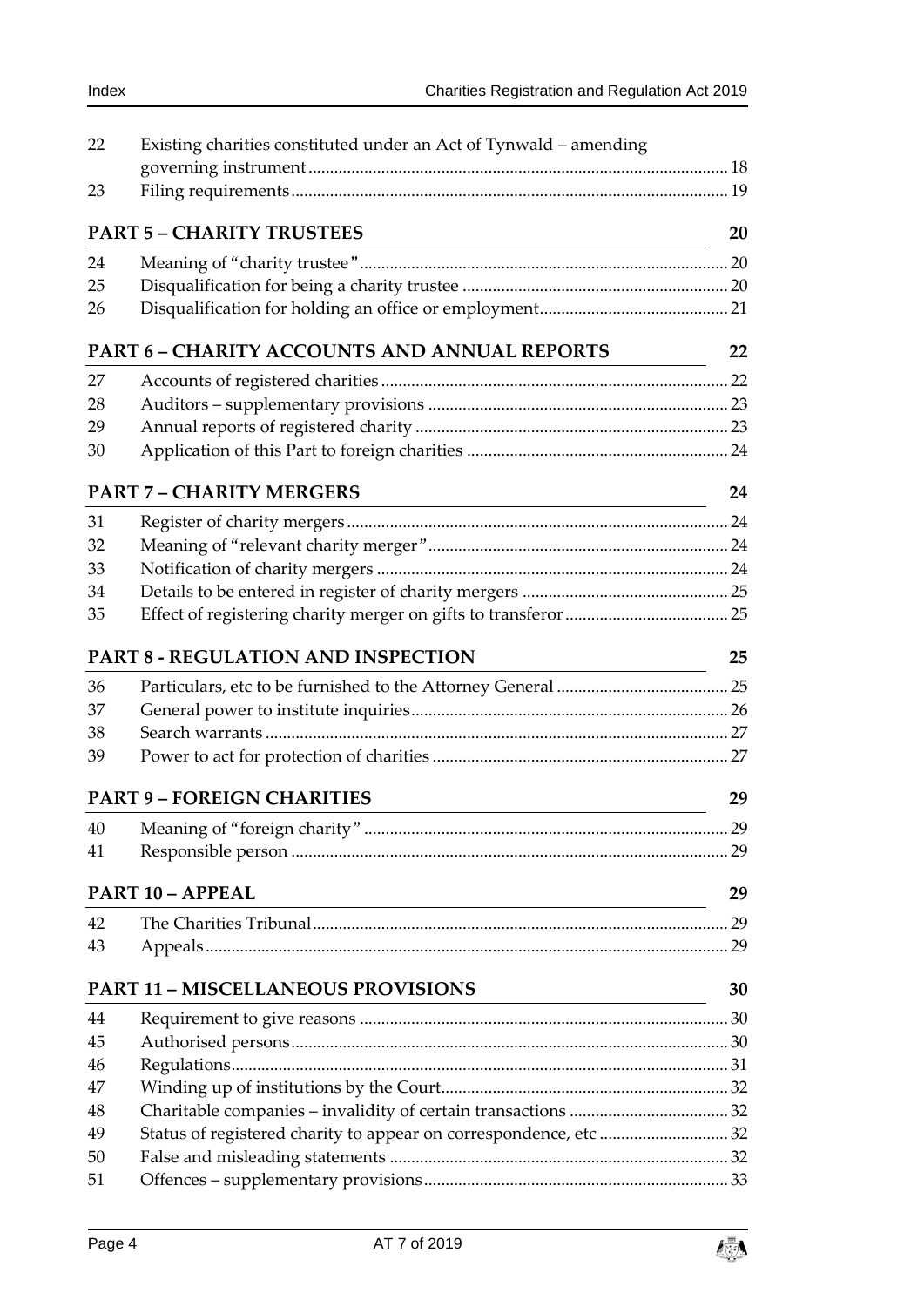| 52 |                                                                |  |
|----|----------------------------------------------------------------|--|
| 53 |                                                                |  |
| 54 |                                                                |  |
| 55 | Power to enter into arrangements with the Registrar General 34 |  |
| 56 |                                                                |  |
| 57 |                                                                |  |
| 58 |                                                                |  |
| 59 |                                                                |  |
|    | <b>DADRES AMERICA CREW AND DEDUCTS</b>                         |  |
|    |                                                                |  |

#### **PART 12 - [AMENDMENTS](#page-35-1) AND REPEALS 36**

| 60                                                         |                                                               |    |
|------------------------------------------------------------|---------------------------------------------------------------|----|
| 61                                                         |                                                               |    |
| 62                                                         |                                                               |    |
| 63                                                         |                                                               |    |
| 64                                                         |                                                               |    |
| 65                                                         | Parochial Church Councils and Accounts Measure 2010 amended37 |    |
| 66                                                         |                                                               |    |
| 67                                                         |                                                               |    |
| 68                                                         |                                                               |    |
| 69                                                         |                                                               |    |
| <b>SCHEDULE</b>                                            |                                                               | 39 |
| OBTAINING AND EXECUTING SEARCH WARRANTS<br><b>ENDNOTES</b> |                                                               | 39 |
|                                                            |                                                               | 42 |
| <b>TABLE OF ENDNOTE REFERENCES</b>                         |                                                               | 42 |

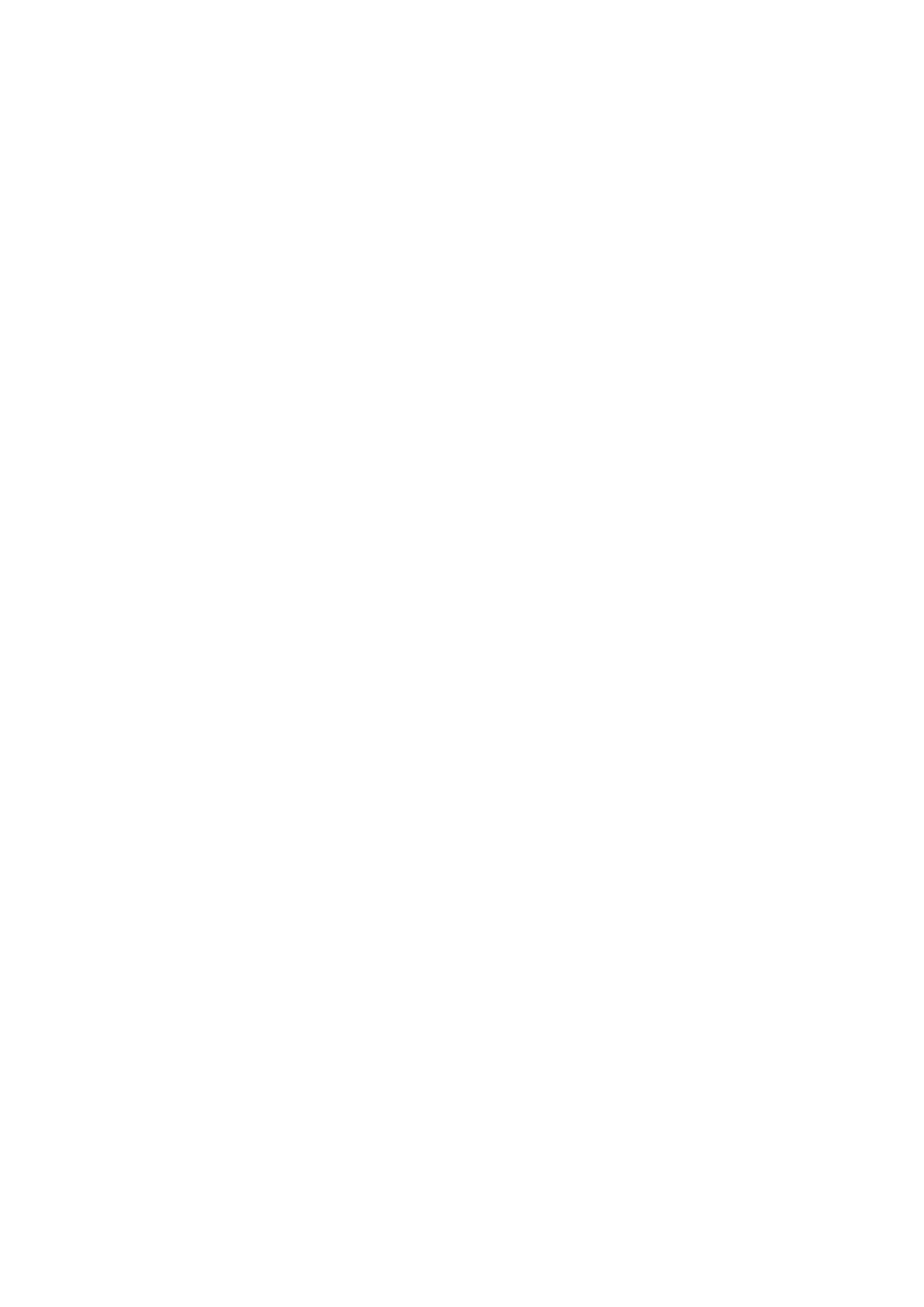

## **CHARITIES REGISTRATION AND REGULATION ACT 2019**

| Signed in Tynwald:     | 16 July 2019 |
|------------------------|--------------|
| Received Royal Assent: | 16 July 2019 |
| Announced to Tynwald:  | 16 July 2019 |

**AN ACT** to repeal and replace the *Charities Registration Act 1989*; to make further provision for the registration and regulation of charities; and for connected purposes.

<span id="page-6-0"></span>**BE IT ENACTED** by the Queen's Most Excellent Majesty, by and with the advice and consent of the Council and Keys in Tynwald assembled, and by the authority of the same, as follows:—

## **PART 1 – INTRODUCTORY**

#### <span id="page-6-1"></span>**1 Short title**

The short title of this Act is the Charities Registration and Regulation Act 2019.

#### <span id="page-6-2"></span>**2 Commencement**

- (1) This Act comes into operation on such day or days as the Attorney General by order appoints and different days may be appointed for different provisions and for different purposes.**<sup>1</sup>**
- (2) An order under subsection (1) may make such supplemental, incidental, consequential, transitional and saving provisions as appear to the Attorney General to be necessary or expedient.

Tynwald procedure – laying only

## <span id="page-6-3"></span>**3 Interpretation**

[1989/11/15 and Drafting]

 $(1)$  In this Act  $-$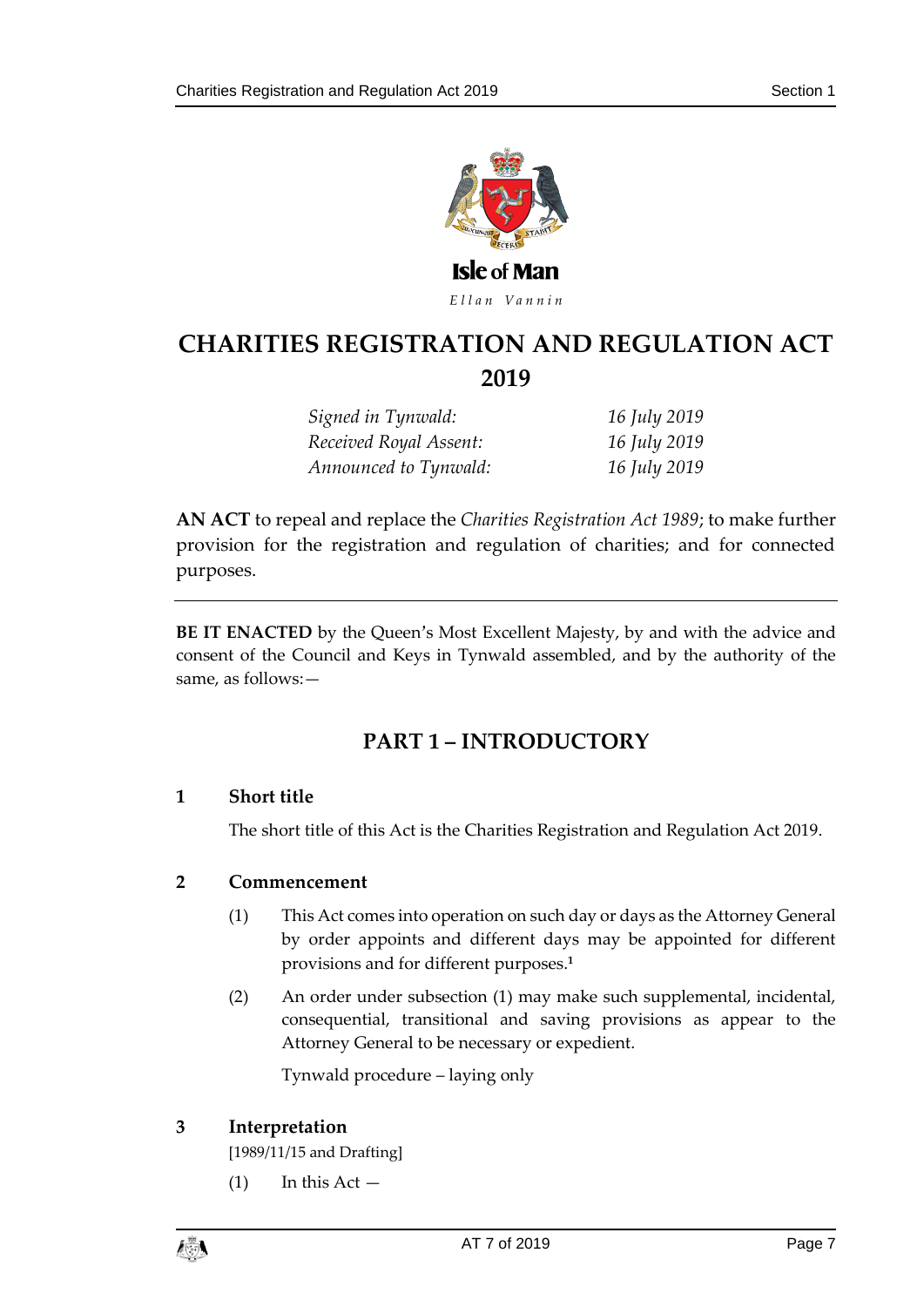"**action**" includes —

- (a) fundraising;
- (b) advertising;
- (c) organising events; and
- (d) doing anything which is in furtherance of the objects of an institution;
- "**agent**" means a person who, in the Island, undertakes any of the following activities on behalf of an institution —
	- (a) acting as the principal or only representative of an institution;
	- (b) acting as the principal or only organiser of the affairs of an institution;
	- (c) accepting documents on behalf of an institution;
	- (d) providing post receipt and forwarding services for an institution;
	- (e) as an occupier of premises, providing registered office or accommodation address facilities for an institution;
	- (f) providing an institution with corporate, secretarial or accounting services;
- "**approved form**" has the meaning given by section 53;

"**charitable purposes**" has the meaning given by section 5;

- "**the Charities Acts**" means the *Charities Act 1962*, the *Charities Act 1986* and this Act;
- "**charity**" has the meaning given by section 4;
- "**charity trustee**" has the meaning given by section 24;
- "**company**" means a company formed and registered under the Companies Acts 1931 to 2004 or the *Companies Act 2006*, or to which the provisions of those Acts apply as they apply to such a company;

"**the Court**" means the High Court;

- "**ecclesiastical charity**" has the meaning given in Schedule 3 to the *Church Act 1992*;
- "**foreign charity**" has the meaning given by section 40;
- "**governing instrument**" means a document under which an institution is constituted and includes the following —
	- (a) in the case of a company, its Memorandum and Articles of Association;
	- (b) a declaration of trust;
	- (c) in the case of a foundation established under the *Foundations Act 2011*, the foundation instrument and the foundation rules;
	- (d) an Act of Tynwald;

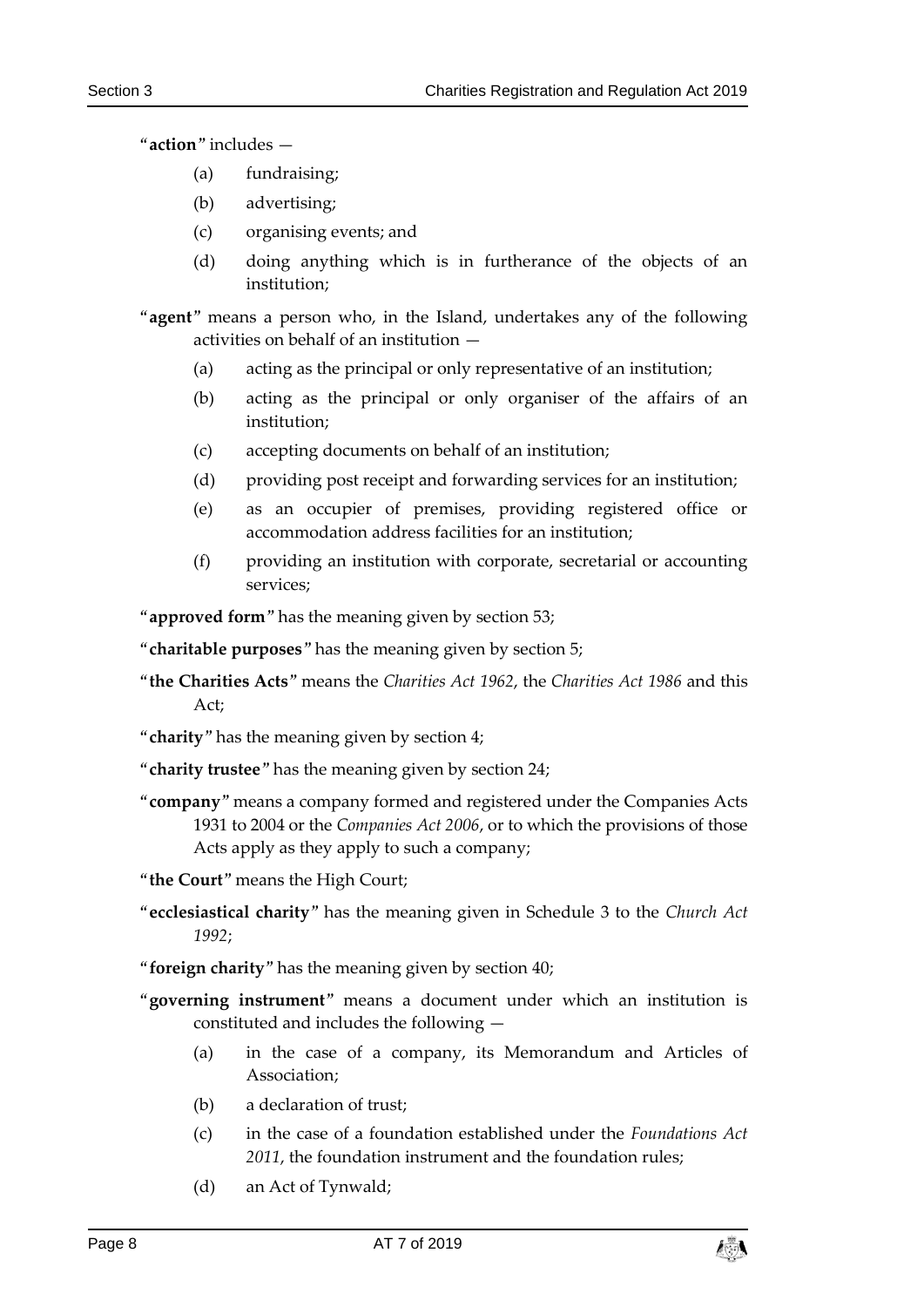"**institution**" means any institution (wherever established), whether corporate or not, and includes any trust or undertaking;

"**Manx institution**" means an institution which is —

- (a) constituted under the law of the Island;
- (b) resident in the Island;
- (c) administered in the Island; or
- (d) registered under the *Foreign Companies Act 2014*;

"**prescribed**" means prescribed by regulations made by the Attorney General;

"**the register**" means the register of charities kept under section 9 and "registered" is to be interpreted accordingly;

"**the register of charity mergers**" means the register kept under section 31;

"**registered charity**" means —

- (a) a charity in respect of which a certificate of registration has been issued by the Attorney General under section 13(1)(c); or
- (b) a charity originally registered under the *Public Charities Act 1922* or the *Charities Registration Act 1989*;

but excludes any institution which has been removed from the register under section 15;

"**responsible person**" has the meaning given by section 41; and

"**unacceptable document**" has the meaning given by section 56.

- (2) For the meaning of "the Registrar General" see section 4(1) of the *Central Registry Act 2018*.
- (3) The Attorney General may, by order, amend the definitions of "agent" and "Manx institution" contained in subsection (1).

Tynwald procedure – approval required

## <span id="page-8-0"></span>**PART 2 – MEANING OF "CHARITY" AND "CHARITABLE PURPOSE"**

#### <span id="page-8-1"></span>**4 Meaning of "charity"**

[1962/1/14]

- (1) "Charity" means an institution which is established for charitable purposes only, and is subject to the control of the Court in the exercise of the Court's jurisdiction with respect to charities.
- (2) But "charity" does not include
	- (a) an ecclesiastical charity; or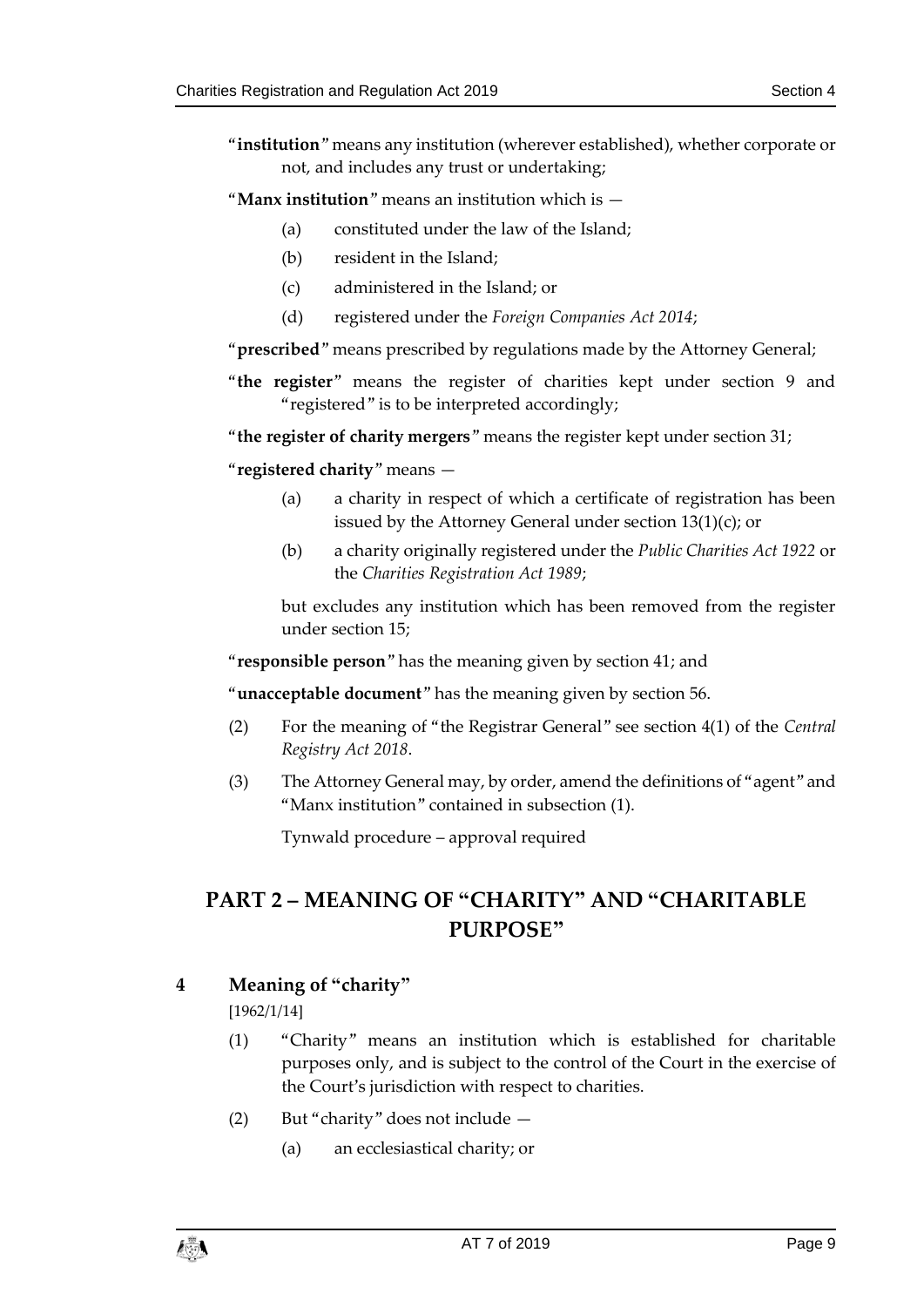(b) a trust of property falling within paragraph 1(2) of Schedule 3 to the *Church Act 1992*.

#### <span id="page-9-0"></span>**5 Meaning of "charitable purposes"**

[P2011/25/2]

- (1) For the purposes of the law of the Island, a "charitable purpose" is a purpose which —
	- (a) falls within section  $6(1)$ ; and
	- (b) is for the public benefit (see section 7).
- (2) Any reference in any enactment or document (in whatever terms)
	- (a) to charitable purposes, or
	- (b) to institutions having purposes that are charitable under the law relating to charities in the Island,

is to be read in accordance with subsection (1).

(3) Subsection (2) does not apply where the context otherwise requires.

#### <span id="page-9-1"></span>**6 Description of purposes**

[P2011/25/3 and drafting]

- (1) A purpose falls within this subsection if it falls within any of the following descriptions of purposes —
	- (a) the prevention or relief of poverty;
	- (b) the advancement of education;
	- (c) the advancement of religion;
	- (d) the advancement of health or the saving of lives;
	- (e) the advancement of citizenship or community development;
	- (f) the advancement of the arts, culture, heritage or science;
	- (g) the advancement of amateur sport;
	- (h) the advancement of human rights, conflict resolution or reconciliation or the promotion of religious or racial harmony or equality and diversity;
	- (i) the advancement of environmental protection or improvement;
	- (j) the relief of those in need because of youth, age, ill-health, disability, financial hardship or other disadvantage;
	- (k) the advancement of animal welfare;
	- (l) the promotion of the efficiency of the armed forces of the Crown or of the efficiency of the police, fire and rescue services or ambulance services;
	- (m) any other purposes —

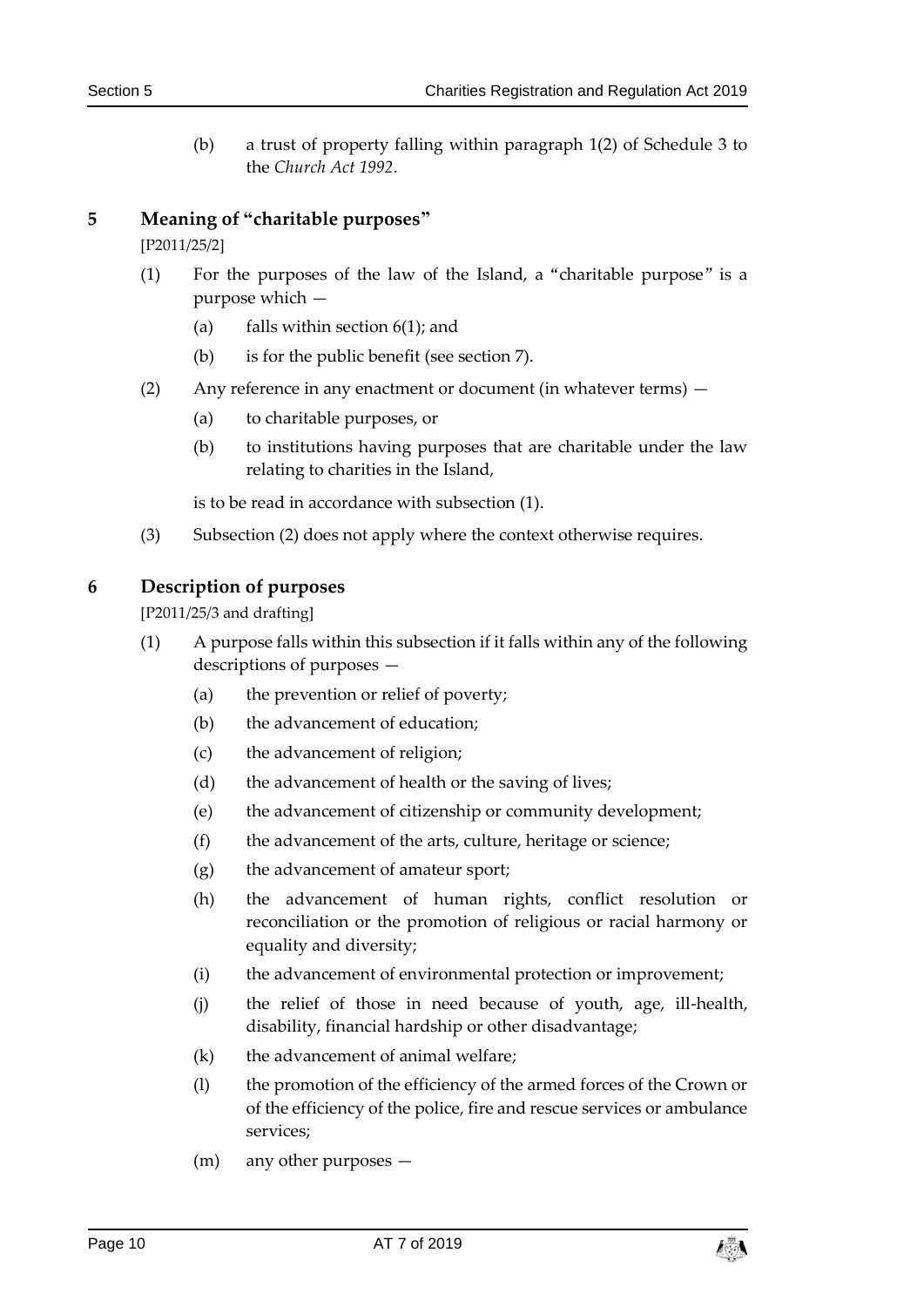- (i) that are not within paragraphs (a) to (l) but are recognised as charitable purposes by virtue of section 1 of the *Recreational Charities (Isle of Man) Act 1960* (recreational and similar trusts, etc) or section 2 of the *Charities Act 1962* (trusts for the purpose of benevolence philanthropy or social welfare and gifts, devises, bequests or trusts for the proper repair, etc of private graves and monuments) or under existing charity law;
- (ii) that may reasonably be regarded as analogous to, or within the spirit of, any purposes falling within any of paragraphs (a) to (l) or sub-paragraph (i); or
- (iii) that may reasonably be regarded as analogous to, or within the spirit of, any purposes which have been recognised, under the law relating to charities in the Island, as falling within sub-paragraph (ii) or this sub-paragraph.
- (2) In subsection  $(1)$ 
	- (a) in paragraph (c), "religion" includes  $-$ 
		- (i) a religion which involves belief in more than one god; and
		- (ii) a religion which does not involve belief in a god;
	- (b) in paragraph (d), "the advancement of health" includes the prevention or relief of sickness, disease or human suffering;
	- (c) paragraph (e) includes
		- (i) rural or urban regeneration; and
		- (ii) the promotion of civic responsibility, volunteering, the voluntary sector or the effectiveness or efficiency of charities;
	- (d) in paragraph (g), "sport" means sports or games which promote health by involving physical or mental skill or exertion;
	- (e) paragraph (j) includes relief given by the provision of accommodation or care to the persons mentioned in that paragraph; and
	- (f) in paragraph (l), "fire and rescue services" means services provided by the fire brigade under the *Fire Services Act 1984*.
- (3) Where any of the terms used in any of paragraphs (a) to (l) of subsection (1), or in subsection (2), has a particular meaning under the law relating to charities in the Island, the term is to be taken as having the same meaning where it appears in that provision.
- (4) In subsection  $(1)(m)(i)$  "existing charity law" means the law relating to charities in the Island as in operation immediately before the day on which this section comes into operation.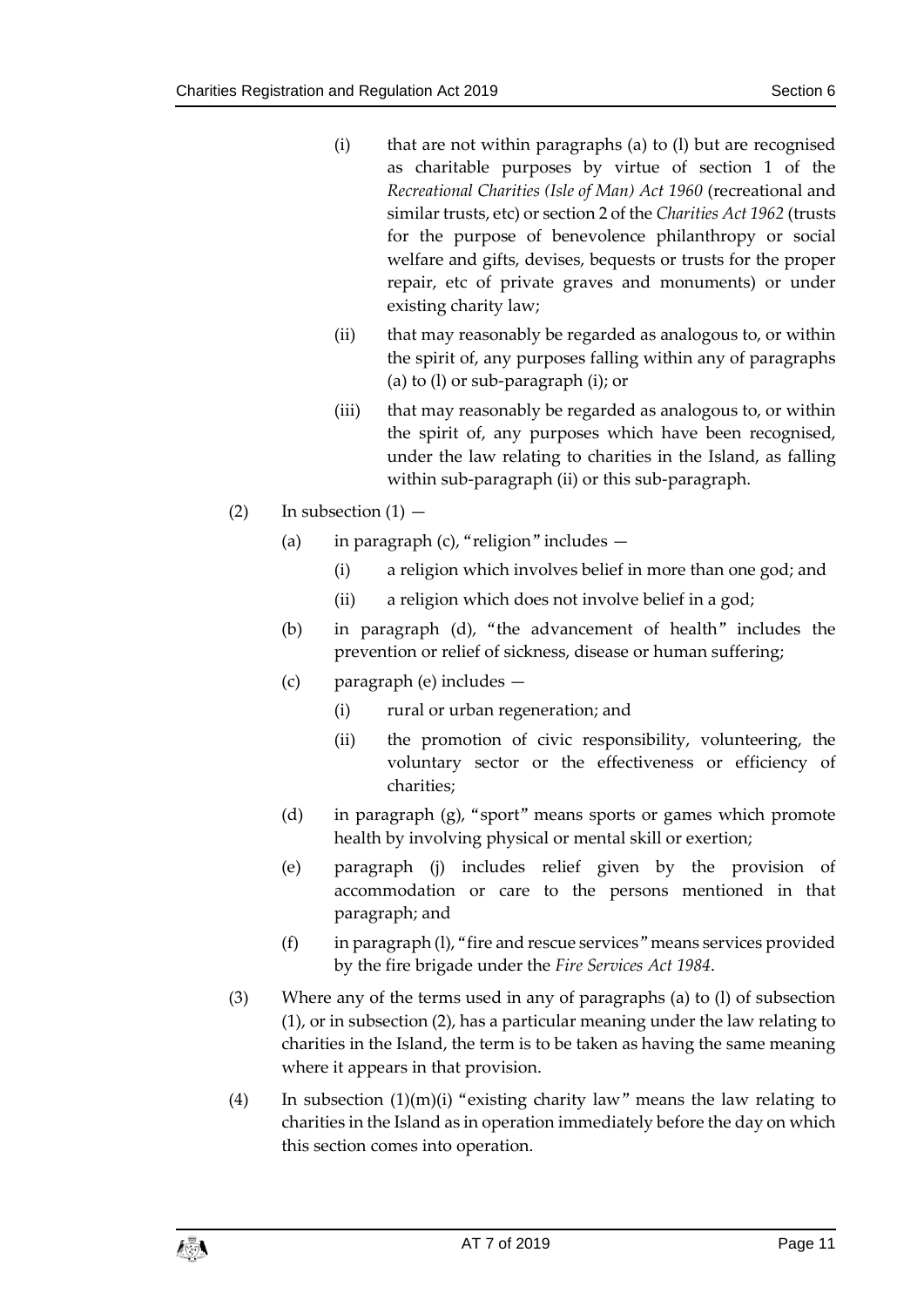#### <span id="page-11-0"></span>**7 The public benefit requirement**

#### [P2011/25/4]

- (1) In this Act "the public benefit requirement" means the requirement in section 5(1)(b) that a purpose falling within section 6(1) must be for the public benefit if it is to be a charitable purpose.
- (2) In determining whether the public benefit requirement is satisfied in relation to any purpose falling within section 6(1), it is not to be presumed that a purpose of a particular description is for the public benefit.
- (3) In this Part any reference to the public benefit is a reference to the public benefit as that term is understood for the purposes of the law relating to charities in the Island.
- (4) Subsection (3) is subject to subsection (2).

#### <span id="page-11-1"></span>**8 Restriction on use of word "charity" and holding out as a charity etc** [1989/11/1]

- (1) An institution commits an offence if in the Island it  $-$ 
	- (a) takes or uses any name, style, title or description implying or otherwise pretends that it is a charity; or
	- (b) holds itself out as a charity.

This is subject to subsection (3).

Maximum penalty —

- (a) (on information)  $-2$  years' custody, or a fine or both;
- (b) (summary)  $-6$  months' custody, or a fine of level 5 on the standard scale or both.
- (2) In the case of an institution which is a Manx institution subsection (1) has effect as if the words "or elsewhere" appeared after the words "in the Island".
- (3) An institution does not commit an offence under subsection  $(1)$ 
	- (a) if it is a registered charity;
	- (b) if it is a charity referred to in section  $10(3)$ ;
	- (c) if it is an ecclesiastical charity; or
	- (d) if it is a trust of property falling within paragraph 1(2) of Schedule 3 to the *Church Act 1992*.
- (4) In the case of an institution constituted under the law of the Island which makes an application for registration under section 11 within 28 days of its constitution, no offence under subsection (1) is committed until final determination of the application in question.**2**

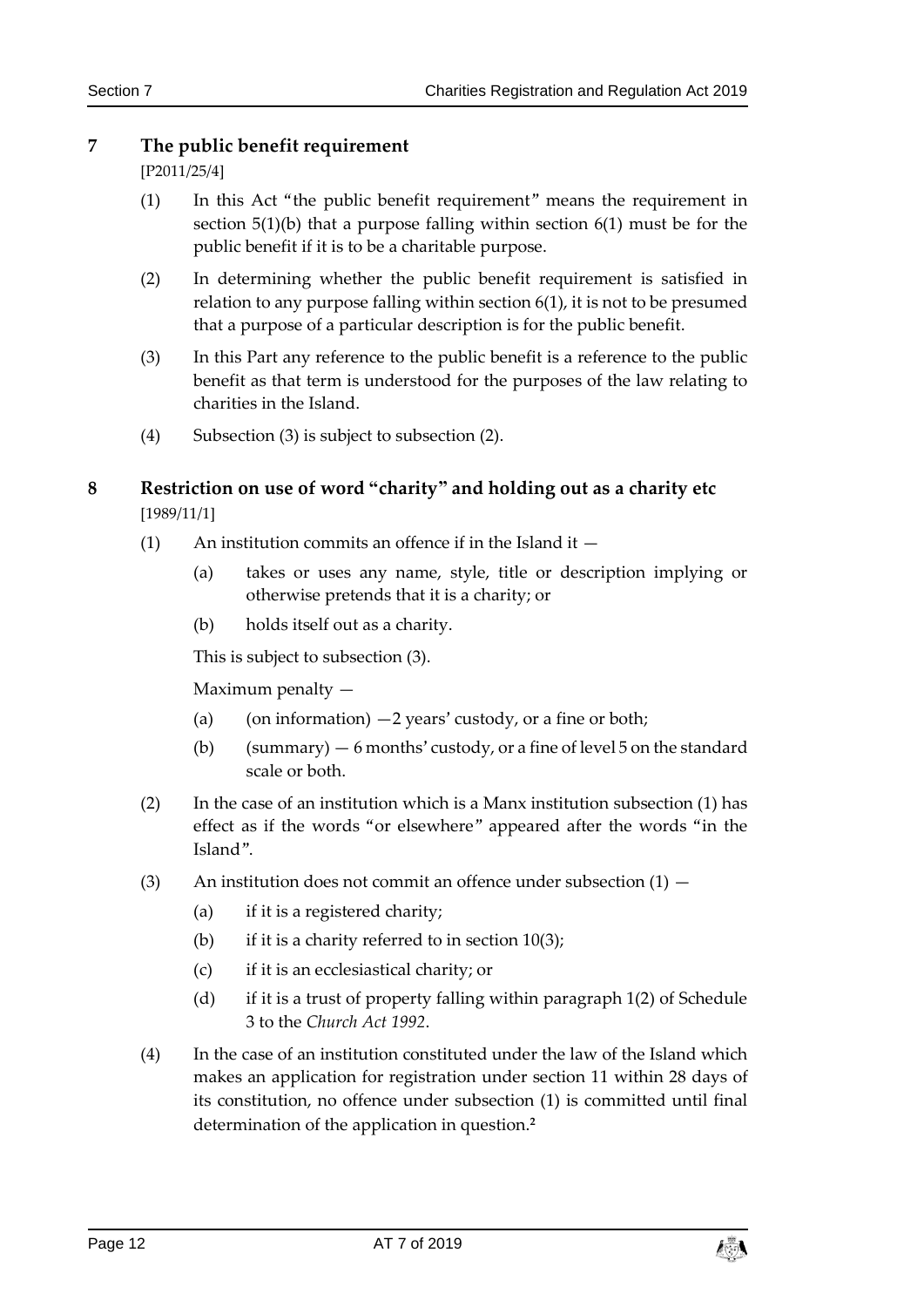## **PART 3 – THE REGISTER AND REGISTRATION**

#### <span id="page-12-1"></span><span id="page-12-0"></span>**9 The Register**

- (1) There continues to be a register of charities, to be kept by the Attorney General in such manner as he or she thinks fit.
- (2) The register must contain
	- (a) the name of every registered charity; and
	- (b) such other particulars of, and such other information relating to, every such charity as may be prescribed.
- (3) The register is to be public and is to be accessible in such manner and at such times as the Attorney General may determine.

This is subject to subsection (4).

(4) The Attorney General may prescribe information or classes of information which are not to be made available except in such circumstances and to such persons as may be prescribed.

#### <span id="page-12-2"></span>**10 Requirement to register**

 $[1989/11/3$  and drafting]

- (1) A charity which carries on, or is held out as carrying on, any action in the Island must be registered.
- (2) It is the duty of the charity trustees to ensure that a charity is registered.
- (3) The Attorney General may by regulations made under section 46 exempt any charity or class of charity from the requirement to register under subsection (1).
- (4) A charity cannot be registered unless it has a substantial and genuine connection with the Island.
- (5) For the purpose of subsection (4), and sections  $12(1)(a)(i)$  and  $15(1)(c)$ , a charity is not to be treated as having a substantial and genuine connection with the Island by reason only of the fact that the charity is a Manx institution.
- (6) A charity which contravenes subsection (1) commits an offence.

Maximum penalty —

- (a) (on information)  $-2$  years' custody, or a fine or both;
- (b) (summary)  $-6$  months' custody, or a fine of level 5 on the standard scale or both.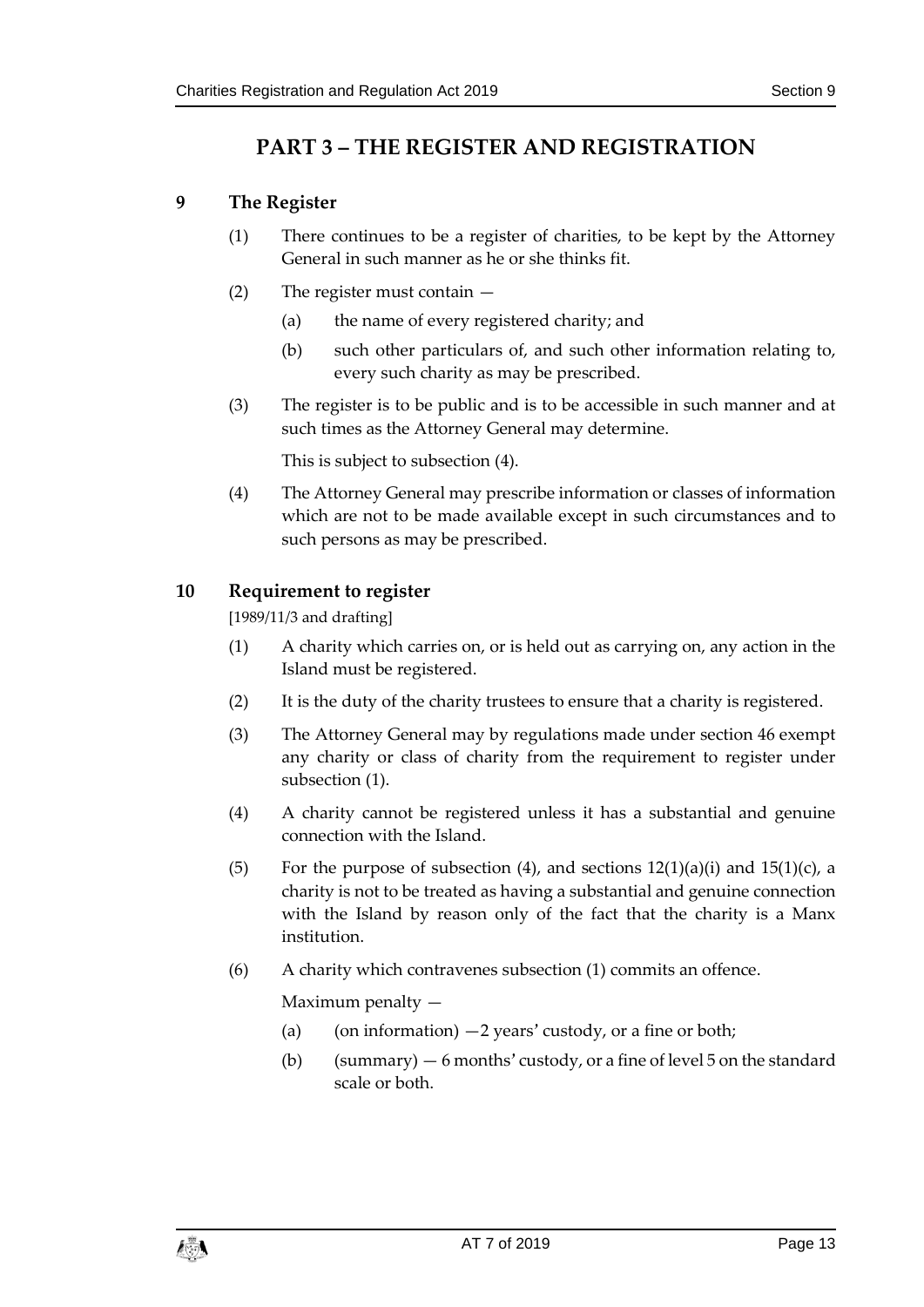#### <span id="page-13-0"></span>**11 Application for registration**

- (1) An application for registration of the charity must be made by or on behalf of the charity trustees to the Attorney General in the approved form and accompanied by such documents as may be prescribed.
- (2) The Attorney General must, within 28 days of receipt of an application under subsection  $(1)$  –
	- (a) approve the application; or
	- (b) refuse the application.

This is subject to section 12(4) and (5).

#### <span id="page-13-1"></span>**12 Application for registration – supplemental**

- (1) The Attorney General must approve the application
	- (a) if it appears to the Attorney General that
		- (i) the charity has a substantial and genuine connection with the Island;
		- (ii) the name of the charity is not undesirable or misleading;
		- (iii) the governing instrument of the charity makes adequate provision for such matters as may be prescribed;
		- (iv) no charity trustee is disqualified for acting as such;
		- (v) it would not be contrary to the public interest for any charity trustee named in the application to act as such; and
		- (vi) the charity is being established bona fide for charitable purposes; and
	- (b) taking account of matters such as the proposed activities of the charity, the Attorney General has no reasonable grounds to believe —
		- (i) that the charity trustees do not have appropriate expertise and experience to ensure the successful delivery of the charity's objectives; or
		- (ii) that there is a substantial risk of the charity becoming involved in or reasonably susceptible to being used for money laundering activities or of its property being used to finance terrorism.
- (2) In the case of a charity to which the Attorney General has granted a licence under section 18 of the *Companies Act 1931*, the Attorney General is deemed to have been satisfied as to subsection (1)(a)(ii) and (iii).
- (3) The Attorney General may refuse the application for registration if
	- (a) not satisfied that the institution which has made the application is a charity;

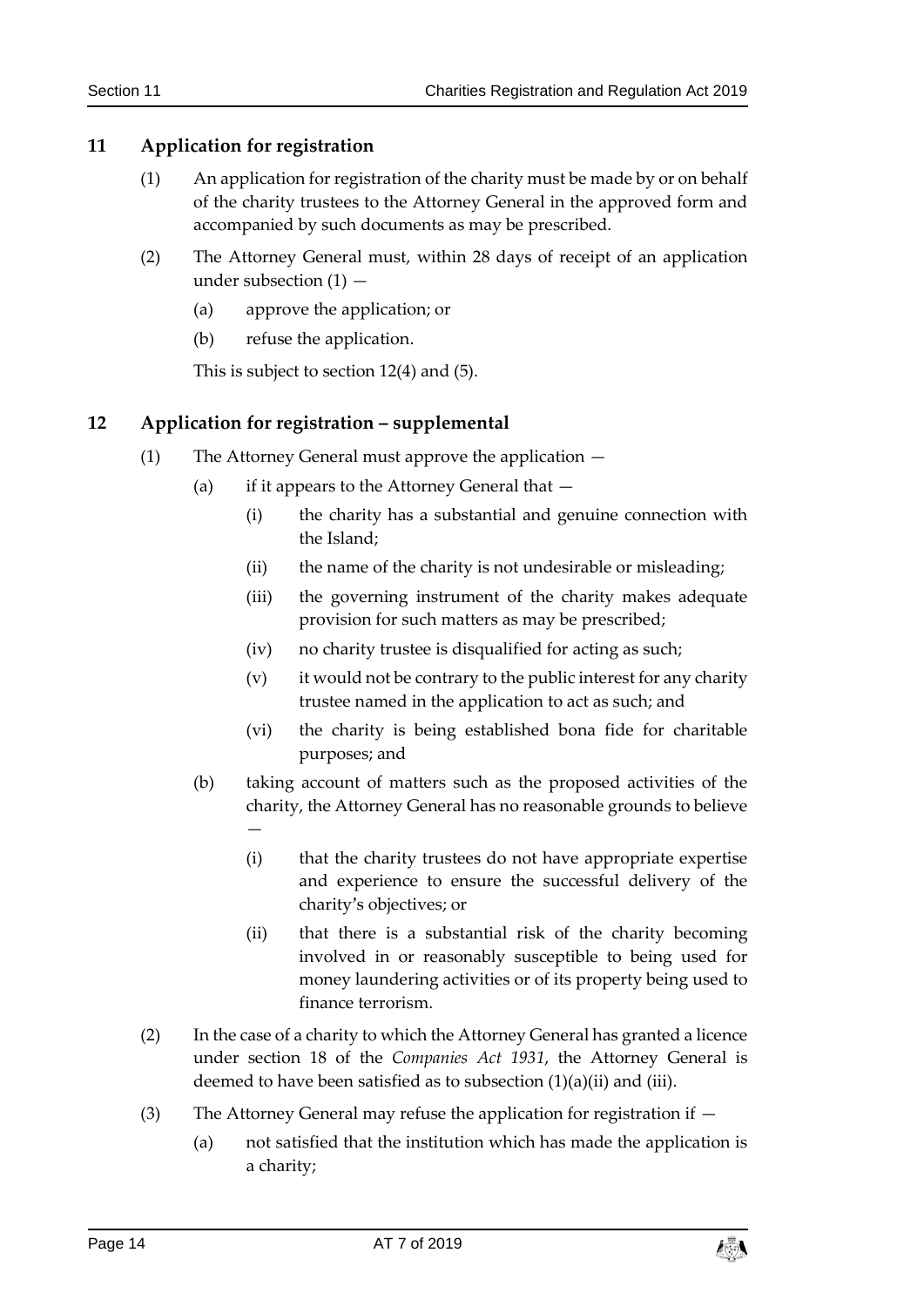- (b) not satisfied as to any of the matters referred to in subsection  $(1)(a)$ or  $(b)$ ;
- (c) the application has not been accompanied by the documents referred to in section 11(1); or
- (d) the application contains or is accompanied by an unacceptable document.
- (4) In the case of an application to which subsection  $(3)(c)$  or (d) applies, as an alternative to refusing the application, the Attorney General may, by written notice, require the charity to provide supplemental information, including further documents, to him or her within a specified period of no less than 28 days, to enable him or her to decide the application.
- (5) Where the Attorney General gives notice under subsection (4), the 28 day period referred to in section 11(2) commences on the day on which the supplemental information is provided by the charity.
- (6) If the supplemental information is not provided by the charity within the period specified in the notice, the Attorney General must refuse the application.

#### <span id="page-14-0"></span>**13 Registration**

- (1) If the application is approved, the Attorney General must  $-$ 
	- (a) register such information as may be prescribed;
	- (b) allot a unique number to the charity;
	- (c) issue a certificate of registration to the charity containing such information as may be prescribed; and
	- (d) retain a copy of the certificate issued;
- (2) A certificate issued under subsection  $(1)(c)$  is conclusive evidence that the charity is registered under this Act on the date specified in the certificate.

#### <span id="page-14-1"></span>**14 Attorney General not liable for accuracy of information submitted** [2018/11/13]

- (1) To avoid doubt, the Attorney General is not liable for the accuracy of any document submitted for inclusion on any register maintained under this Act.
- (2) Despite subsection (1), the Attorney General may make such inquiries as he or she considers appropriate in the circumstances to establish the accuracy of any such information.

#### <span id="page-14-2"></span>**15 Removal of charities**

[P2011/25/34(1) and (2)]

(1) The Attorney General must remove from the register —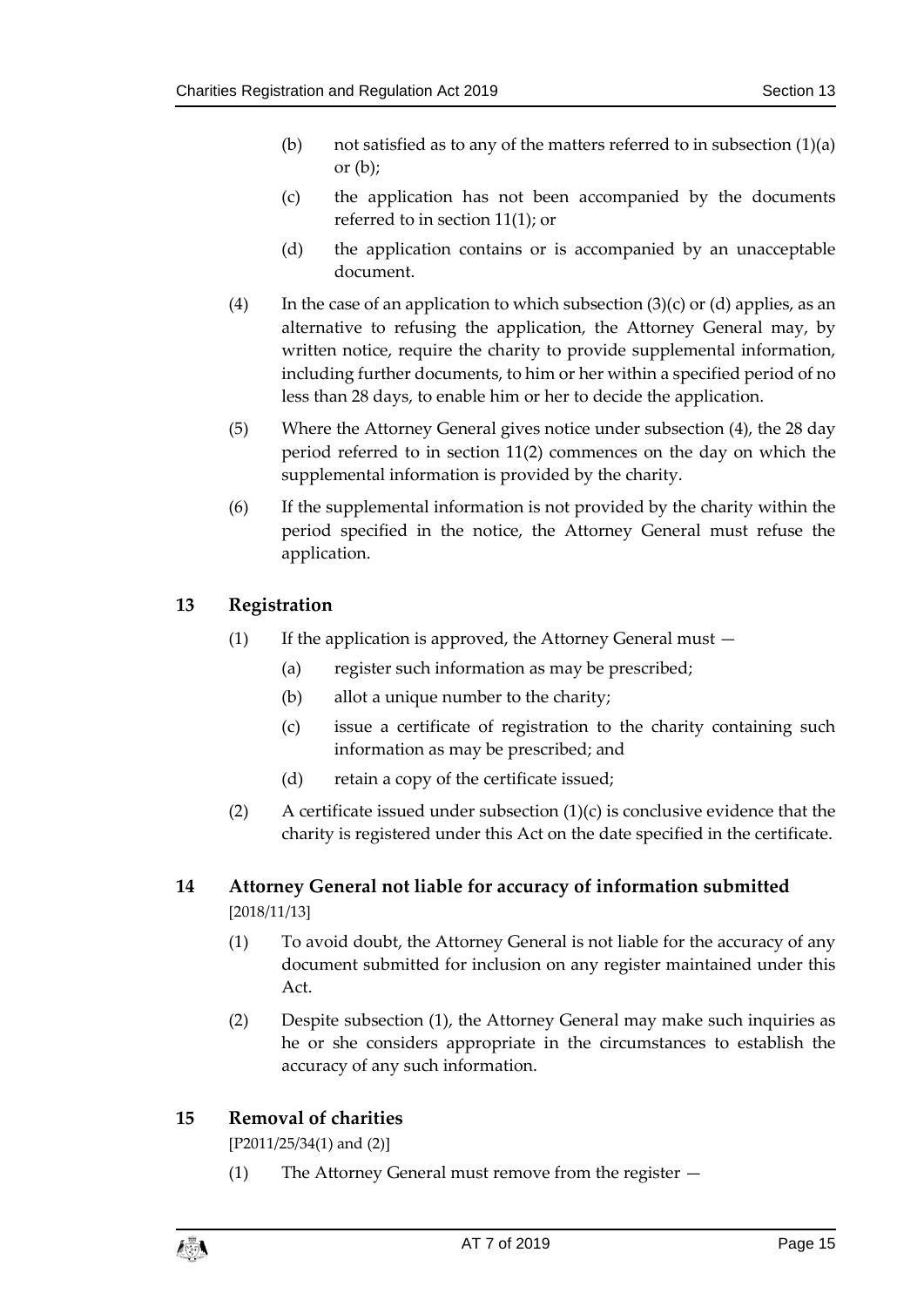- (a) any charity which has ceased to exist;
- (b) any charity which, after reasonable inquiry, he or she considers to have ceased to operate;
- (c) any charity which he or she considers no longer has a genuine and substantial connection with the Island;
- (d) any charity or other institution which is exempt from registration; and
- (e) any institution which he or she no longer considers is a charity.
- (2) If the removal of an institution under subsection  $(1)(e)$  is due to any change in its trusts, the removal takes effect from the date of the change.
- (3) The Attorney General must publicise the removal of any institution from the register in such manner as the Attorney General thinks fit.

## <span id="page-15-1"></span><span id="page-15-0"></span>**PART 4 – REGISTERED CHARITY: FORMAL REQUIREMENTS**

#### **16 Requirement for a governing instrument**

- (1) Every registered charity must have a written governing instrument.
- (2) Subsection (1) does not apply to a charity which is in existence on the day on which subsection (1) comes into operation until a date prescribed, which shall be no earlier than the second anniversary on which subsection (1) comes into operation for other purposes.

#### <span id="page-15-2"></span>**17 Amendment of governing instrument**

(1) Any amendment by a registered charity of its governing instrument is ineffective without the prior written consent of the Attorney General.

This is subject to subsection (5).

- (2) Subsection (1) does not apply in the case of an amendment to a governing instrument which is authorised by the Court under any Manx enactment.
- (3) The Attorney General must not give consent under subsection (1) unless he or she is satisfied that, the proposed amendment having been made, the governing instrument will comply with the requirement in section  $12(1)(a)(iii)$ .
- (4) Section 18 applies in relation to any amendment of the governing instrument which is an amendment of the objects for which the charity has been established.
- (5) This section does not apply to a foreign charity.

*Note:*

*See also sections 3 and 4 of the Charities Act 1962 (which concern cy-près application of property*).

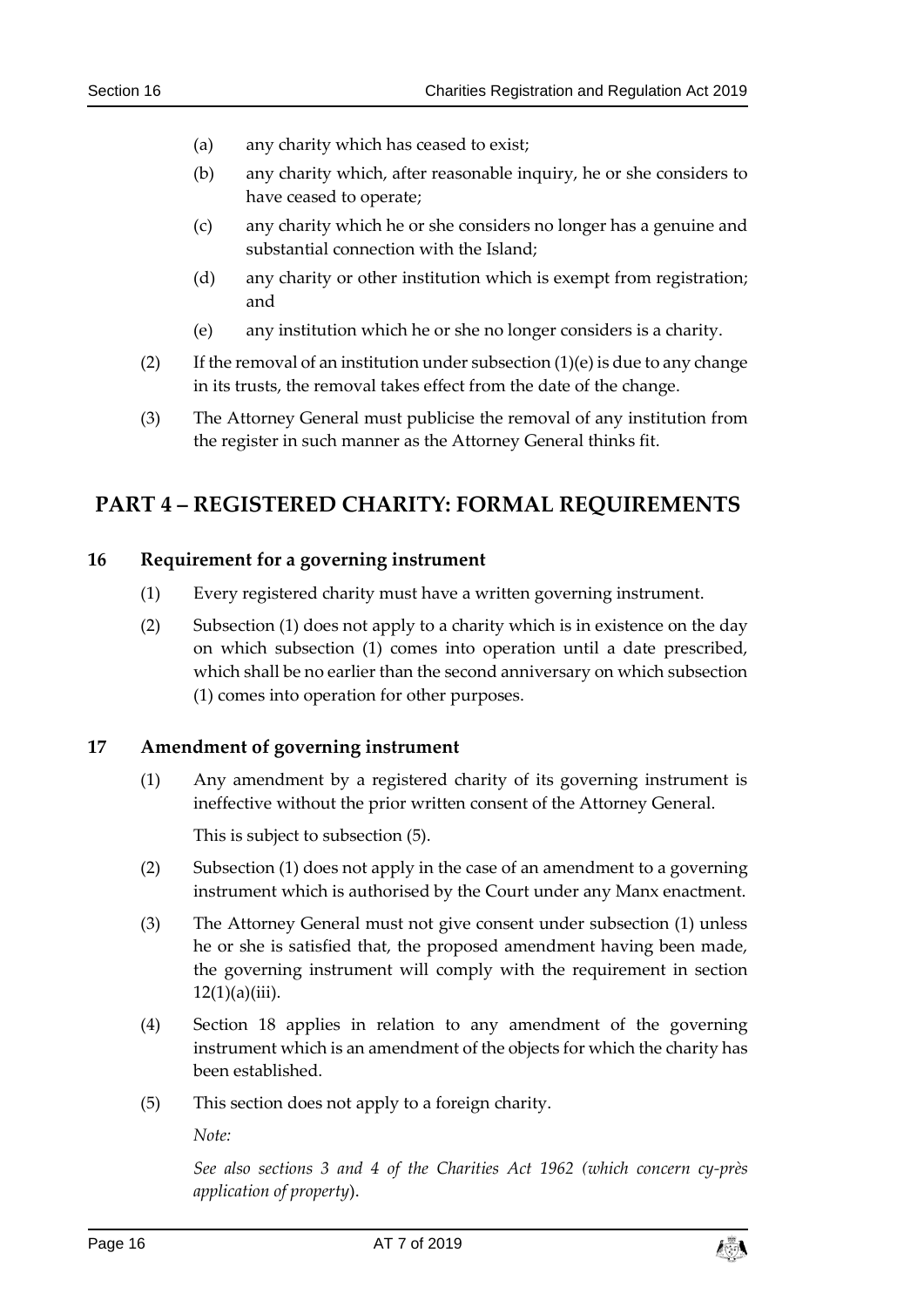#### <span id="page-16-0"></span>**18 Amendment of objects**

—

#### [1989/11/16A and Drafting]

No amendment of the objects of a registered charity which has the effect of the institution ceasing to be a charity shall be valid so as to affect the application of

- (a) any property acquired under any disposition or agreement previously made otherwise than for full consideration in money or money's worth, or any property representing property so acquired;
- (b) any property representing income which has accrued before the amendment is made; or
- (c) the income from any property falling within paragraph (a) or (b).

#### <span id="page-16-1"></span>**19 Amendment of name**

- (1) No amendment by a registered charity of its name shall be effective without the prior written consent of the Attorney General.
- (2) But subsection (1) does not apply  $-$ 
	- (a) if the Attorney General has given a direction to a registered charity under section 20; or
	- (b) in the case of a foreign charity.

## <span id="page-16-2"></span>**20 Power to require registered charity to abandon misleading name**

[1989/11/7 and drafting]

- (1) If, in the opinion of the Attorney General, the name of a registered charity —
	- (a) gives a misleading indication as to the nature of its activities; or
	- (b) is undesirable,

the Attorney General may, if he or she is satisfied that it is in the public interest, direct the registered charity to change its name.

- (2) A direction made under subsection (1) must specify a period, being not less than 6 weeks from the date on which it is served on the registered charity, within which the registered charity must comply with the direction.
- (3) A charity which fails to comply with a direction given under subsection (1) within the specified period commits an offence.

Maximum penalty  $-$  (summary)  $-$  a fine of level 5 on the standard scale.

- (4) On conviction of the charity for an offence under subsection (3), or of any other person under section 51(3), the Attorney General may change the name of the charity.
- (5) If the Attorney General changes the name of the charity, he or she must
	- (a) amend the register;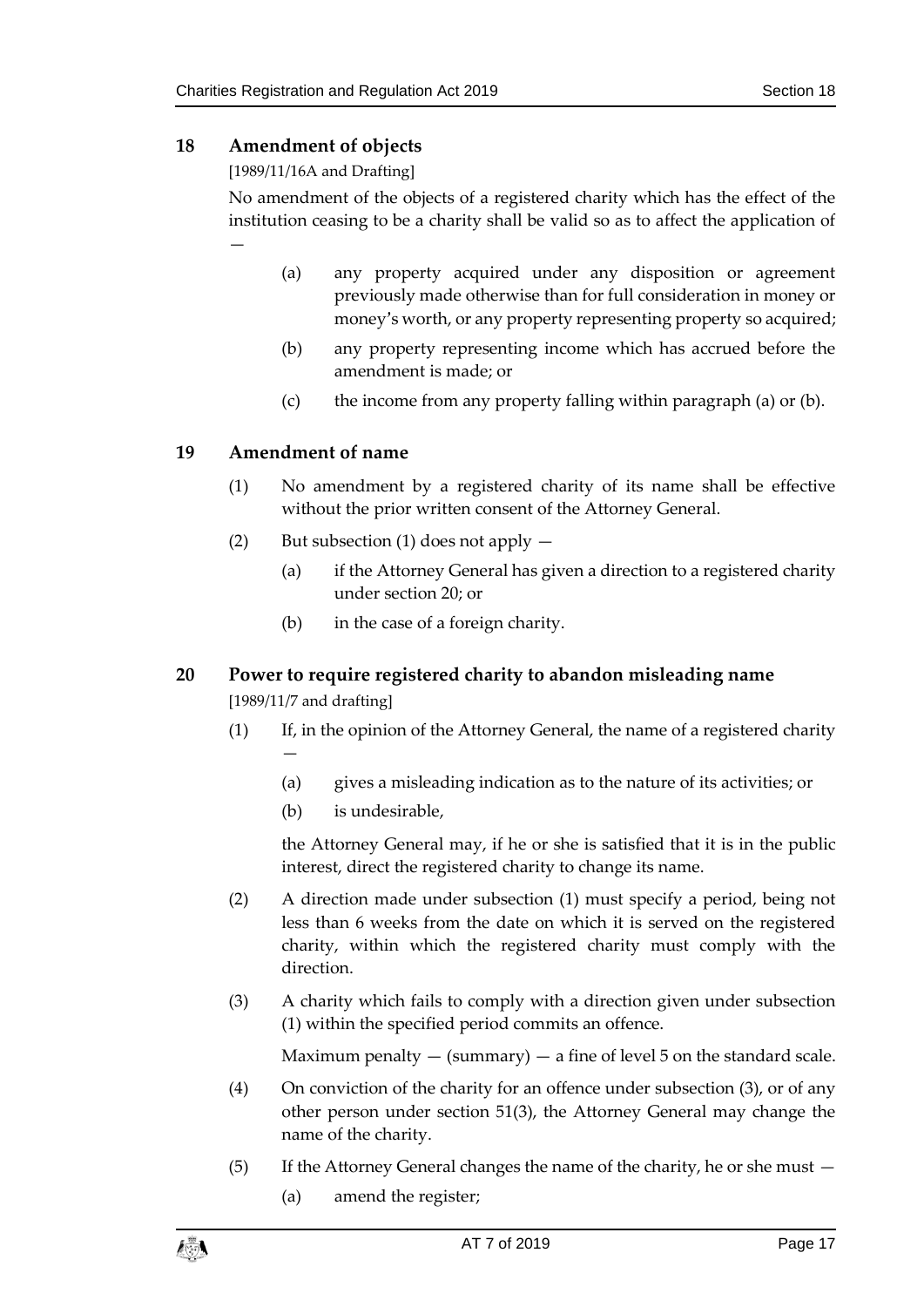- (b) issue a certificate of change of name to the charity;
- (c) retain a copy of the certificate issued; and
- (d) publicise the change of name in such manner as the Attorney General thinks fit.

#### <span id="page-17-0"></span>**21 Existing charities – power to adopt or amend governing instrument**

- (1) This section does not apply to a registered charity constituted by an Act of Tynwald.
- (2) The charity trustees of a registered charity may pass a resolution to do either of the following —
	- (a) where the charity has no governing instrument, to adopt a governing instrument; and
	- (b) where the governing instrument of the charity makes no, or no adequate, provision for its amendment, to amend the governing instrument.

This is subject to subsection (3).

- (3) A resolution under this section
	- (a) may be passed only with the prior written consent of the Attorney General; and
	- (b) must be in such form as the Attorney General may direct.
- (4) The Attorney General must not give consent unless he or she is satisfied that —
	- (a) the governing instrument to be adopted complies with the requirement in section  $12(1)(a)(iii)$ ; or
	- (b) the proposed amendment having been made, the governing instrument will comply with the requirement in section  $12(1)(a)(iii)$ .
- (5) The consent of the Attorney General referred to in subsection (3)(a) is effective as consent for the purposes of section 17(1).
- (6) This section does not limit the Court's powers under the *Charities Act 1962*.

#### <span id="page-17-1"></span>**22 Existing charities constituted under an Act of Tynwald – amending governing instrument**

(1) In the case of a governing instrument of a registered charity which is contained in an Act of Tynwald, the Attorney General may by order make such amendment to the governing instrument as he or she thinks appropriate and, in consequence, amend the Act of Tynwald.

This is subject to subsection (2).

Tynwald procedure – approval required

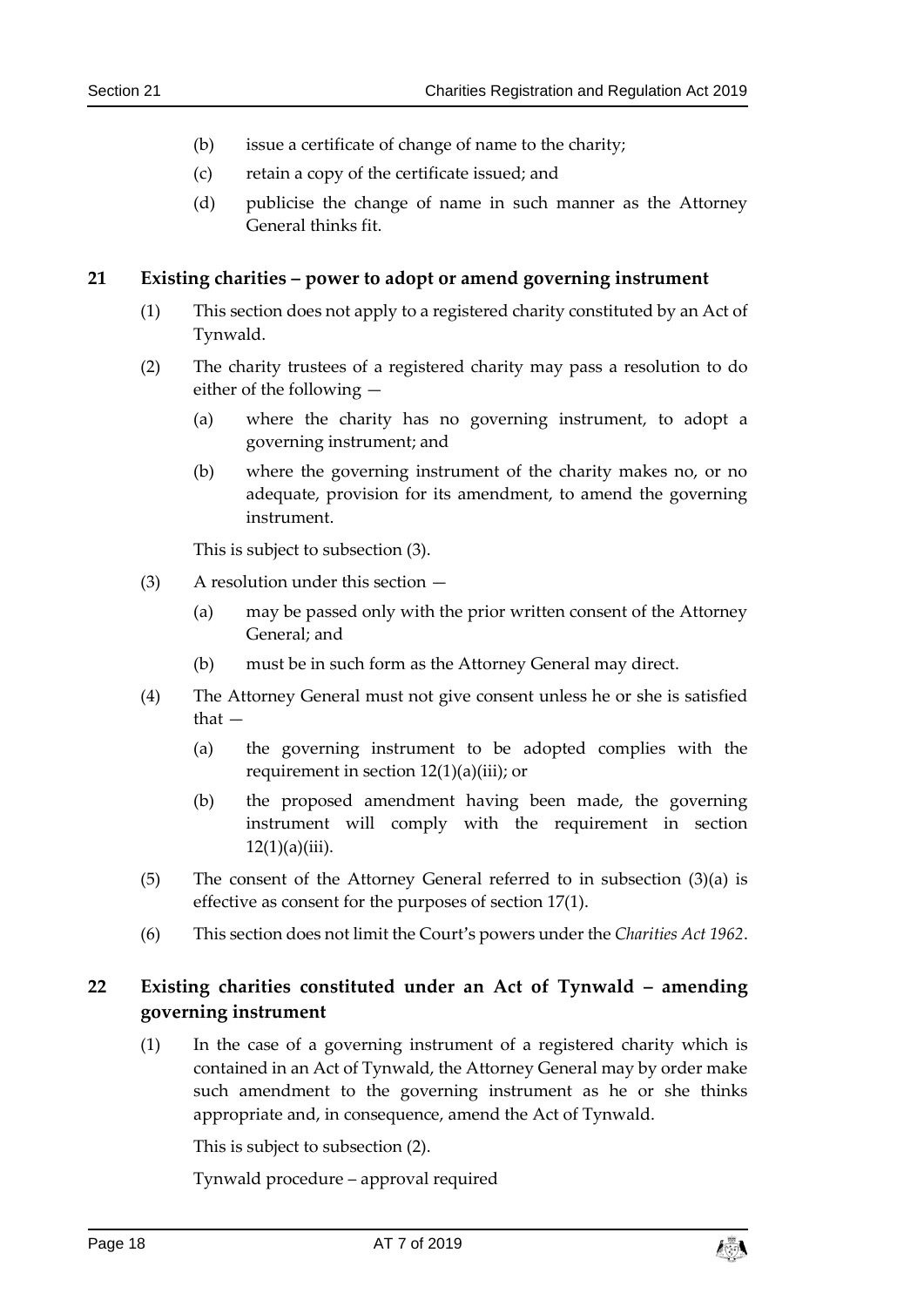(2) When making an order under subsection (1), the Attorney General must have regard to the requirement in section  $12(1)(a)(iii)$ .

#### <span id="page-18-0"></span>**23 Filing requirements**

- (1) A registered charity must notify the Attorney General within one month of the occurrence of an event described in subsection (2).
- (2) The events are
	- (a) an amendment of the governing instrument;
	- (b) an amendment of name;
	- (c) any appointment or change of charity trustee or change of the details of a charity trustee;
	- (d) a change of address or place at which the charity accepts service of process and any notices required to be served on the charity or which it has given as its correspondence address;
	- (e) in the case of a foreign charity, any appointment of or a change of responsible person or his or her details; and**<sup>3</sup>**
	- (f) the winding up or dissolution of the charity.**<sup>4</sup>**
- (3) Subsection (2)(c) does not apply to a change of trustee by order of the court under section 39.
- (4) A notification under subsection (1) must be
	- (a) in the approved form; and
	- (b) in the case of an event referred to in  $-$ 
		- (i) subsection (2)(a), accompanied by the consent of the Attorney General or order of the court;
		- (ii) subsection (2)(b), accompanied by the consent or direction of the Attorney General;
		- (iii) subsection (2)(f), accompanied by such evidence of the winding up or dissolution of the charity as may be prescribed.**<sup>5</sup>**

This is subject to subsection (5).

- (5) In the case of a foreign charity, subsection  $(4)(b)(i)$  and  $(ii)$  do not apply and the notification must be accompanied by such information as appears to the Attorney General to be sufficient for the purpose.
- (6) On receipt of a notification which is accompanied by the documents referred to in subsection (4), the Attorney General must amend the register.
- (7) Subsection (8) applies if the registered charity is  $-$ 
	- (a) a company established under the *Companies Act 1931*;
	- (b) a company established under the *Companies Act 2006*; or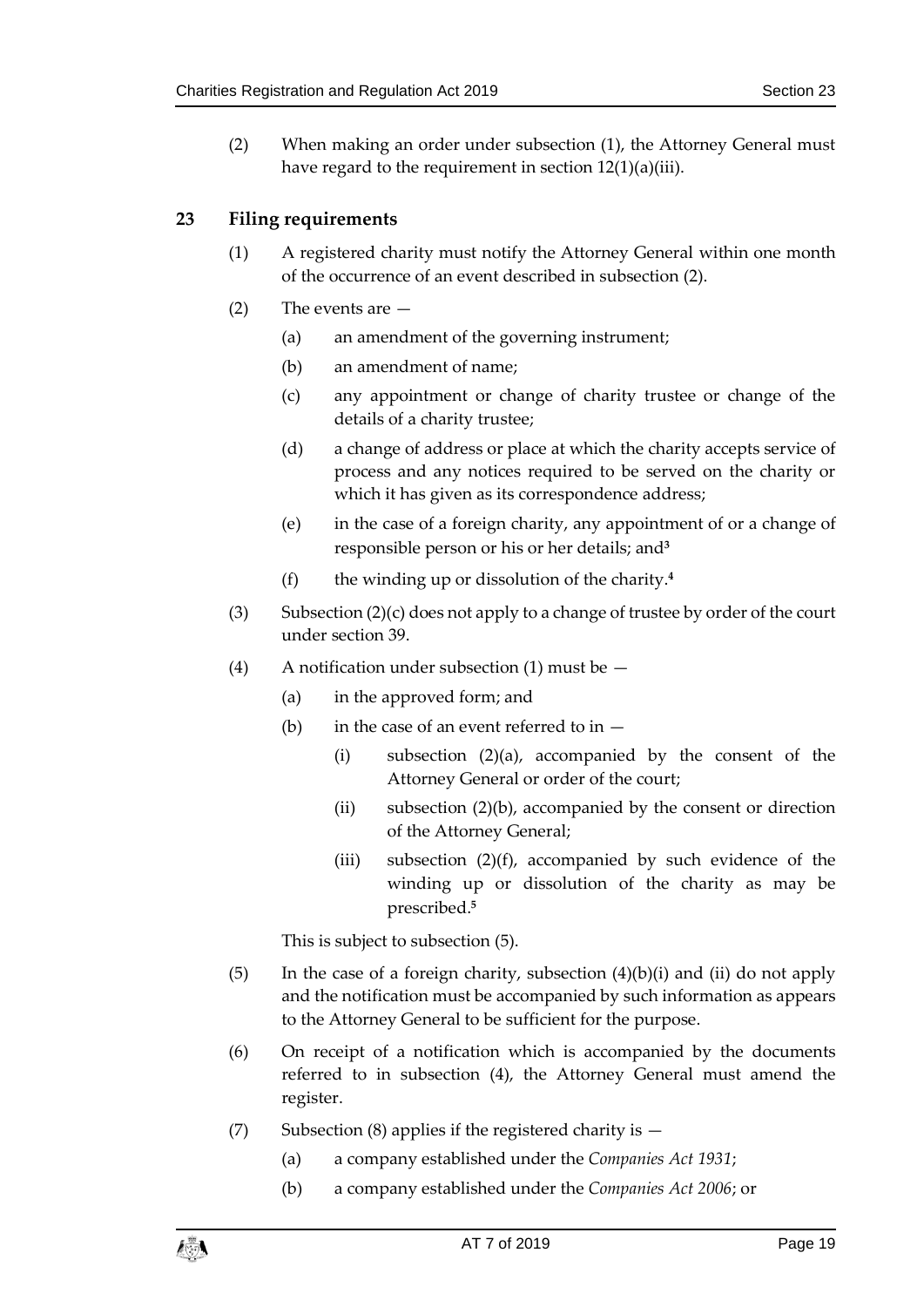- (c) a foundation established under the *Foundations Act 2011*.
- (8) If this subsection applies, a copy of the Attorney General's consent or direction must also be filed in that part of the Central Registry which holds the information relating to the registered charity in its capacity as a body mentioned in subsection (7) when notification is given under subsection (2).
- <span id="page-19-0"></span>(9) A registered charity which fails to comply with subsection (1), (4), (5) or (8) commits an offence.

Maximum penalty  $-$  (summary)  $-$  a fine of level 5 on the standard scale.

## **PART 5 – CHARITY TRUSTEES**

#### <span id="page-19-1"></span>**24 Meaning of "charity trustee"**

"**Charity trustee**" means a person having the general control and management of the administration of a charity.

#### <span id="page-19-2"></span>**25 Disqualification for being a charity trustee**

[P2011/25/178,179,180,181,183 and 184 and drafting]

- (1) A person is disqualified for being a charity trustee who  $-$ 
	- (a) has been convicted of an offence (whether in the Island or elsewhere) involving dishonesty;
	- (b) is subject to a disqualification order or disqualification undertaking under the *Company Officers (Disqualification) Act 2009* or to an order or undertaking of equivalent effect (whether in the Island or elsewhere);
	- (c) is an undischarged bankrupt (whether in the Island or elsewhere);
	- (d) has made a composition or arrangement with, or granted a trust deed for, creditors and has not been discharged in respect of it;
	- (e) is the subject of an order under section 39(2)(a) of this Act or section 10(2)(a) of the *Charities Registration Act 1989* (power to act for protection of charities); or
	- (f) is subject to the notification requirements of Schedule 1 to the *Criminal Justice Act 2001* or to equivalent notification requirements elsewhere in the British Islands.
- (2) Subsection (1) applies to events occurring before, as well as after, the commencement of this section.
- (3) But subsection  $(1)(a)$  does not apply in relation to a conviction which is a spent conviction for the purposes of the *Rehabilitation of Offenders Act 2001*.
- (4) The Attorney General may by written decision waive the application of subsection (1) in relation to any person where the Attorney General

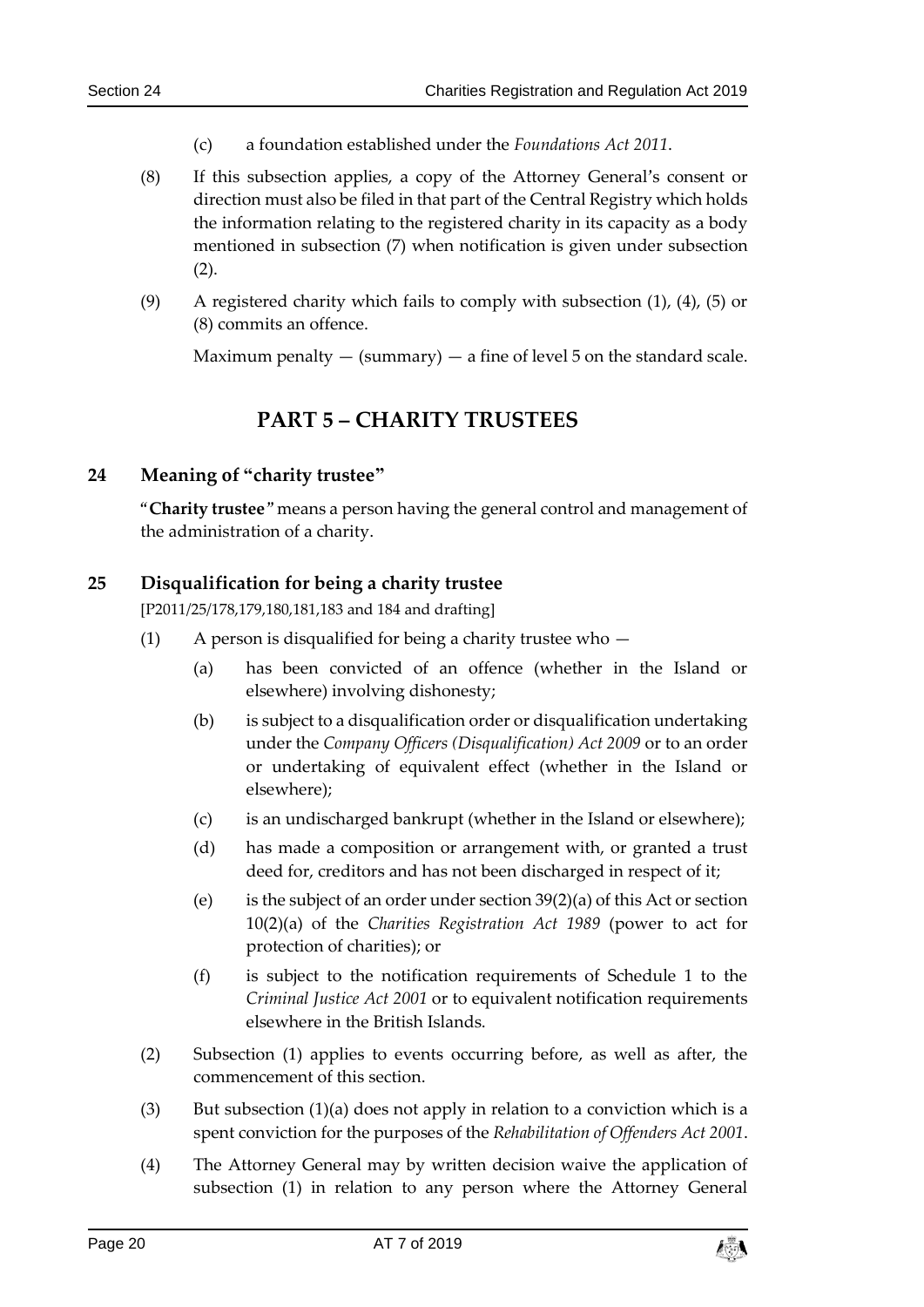considers that the public interest does not require that person to be, or to continue to be, disqualified either —

- (a) generally; or
- (b) in relation to a particular charity or particular class of charities.
- (5) It is an offence for any person to act as a charity trustee whilst disqualified for being a charity trustee by virtue of this section.

Maximum penalty  $-$  (summary)  $-12$  months' custody, or a fine of level 5 on the standard scale or both.

- (6) Any acts done as a charity trustee by a person disqualified by virtue of this section are not invalid merely because of that disqualification.
- (7) The Court may, on the application of the Attorney General, by order direct that any person disqualified by this section who has received any sums from a charity by way of remuneration or expenses, or any benefit in kind, in connection with acting as such whilst so disqualified —
	- (a) repay to the charity the whole or part of any such sums; or
	- (b) pay to the charity the whole or part of the monetary value (as determined by the Court) of any such benefit.
- (8) For the purpose of this section, the Attorney General must keep, in such manner as the Attorney General thinks fit, a register of all persons in respect of whom an order has been made under section 39(2)(a).
- (9) Section 9(3) applies to a register kept under subsection (8) as it does to the register of charities.
- (10) This section and section 26 apply to a person who is a trustee of an ecclesiastical trustee or a trustee of property falling within paragraph 1(2) of Schedule 3 to the *Church Act 1992* as they do to a charity trustee.

#### <span id="page-20-0"></span>**26 Disqualification for holding an office or employment**

[P2011/25/178]

- (1) While a person is disqualified under section 25 in relation to a charity, the person is also disqualified for holding an office or employment in the charity with senior management functions.
- (2) A function of an office or employment held by a person " $(P)$ " is a senior management function if —
	- (a) it relates to the management of the charity, and P is not responsible for it to another officer or employee (other than a charity trustee), or
	- (b) it involves control over money and the only officer or employee (other than a charity trustee) to whom P is responsible for it is a person with senior management functions other than those involving control over money.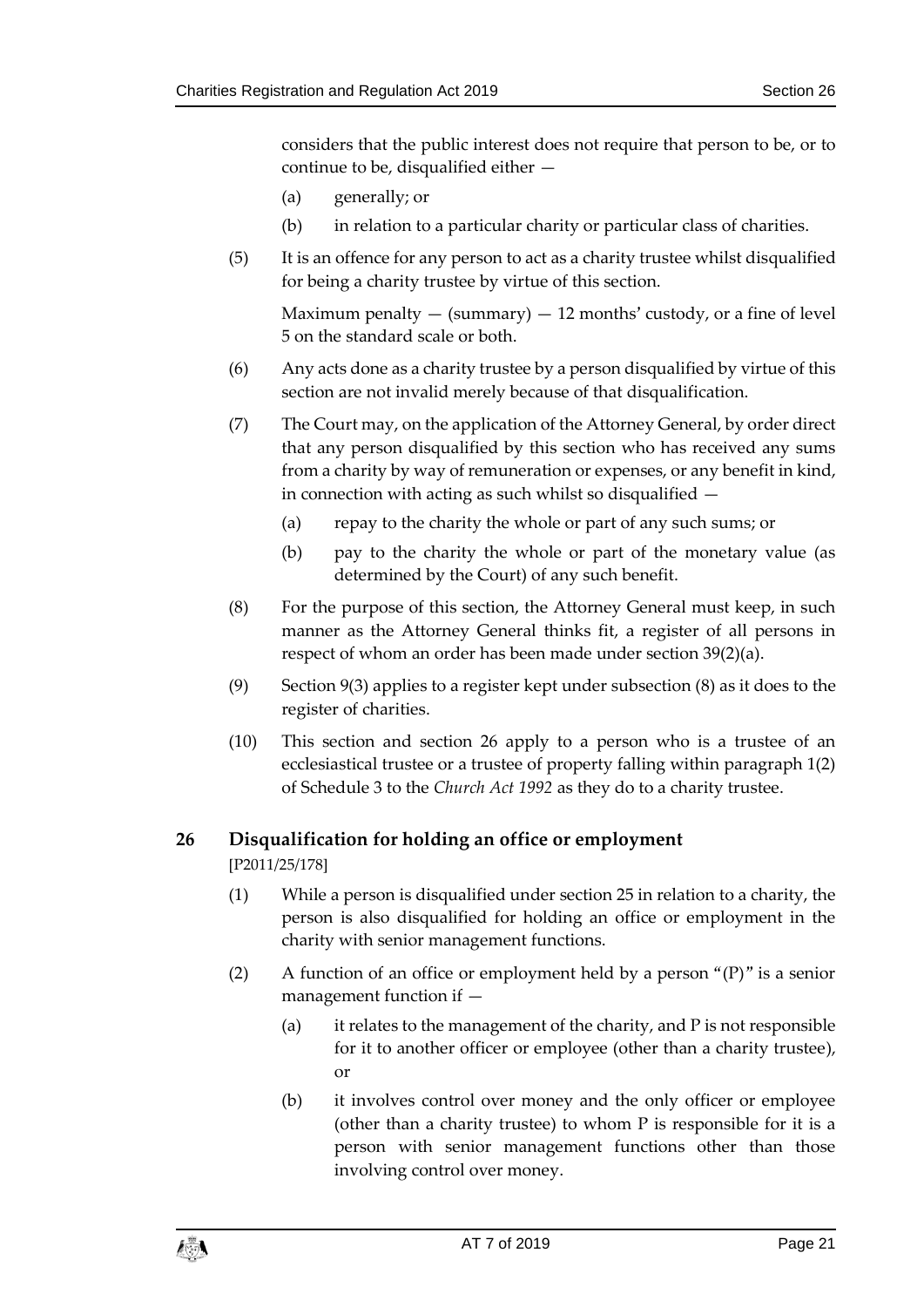## <span id="page-21-0"></span>**PART 6 – CHARITY ACCOUNTS AND ANNUAL REPORTS**

#### <span id="page-21-1"></span>**27 Accounts of registered charities**

[1989/11/5]

- (1) A registered charity must cause its accounts to be made up at least once in each calendar year.
- (2) Subsection (3) applies to a charity whose gross income in the accounting year in question exceeds £25,000 but does not exceed £250,000.
- (3) A registered charity to which this subsection applies must cause the accounts, at its option, to be either —
	- (a) audited by an accountant or an approved person; or
	- (b) examined by an independent person (an "examiner") who
		- (i) is an accountant or an approved person; or
		- (ii) holds a qualification prescribed by regulations under section 46.
- (4) Subsection (5) applies to a charity whose gross income in the accounting year in question exceeds £250,000.
- (5) A registered charity to which this subsection applies must cause the accounts to be audited by an accountant or an approved person.
- (6) A registered charity must, within 6 months of the end of each accounting year, send the accounts for that year to the Attorney General, together (in the case of a charity to which subsection (3) or (5) applies) with the report of the auditor or examiner on them.
- (7) A registered charity which contravenes subsection (6) commits an offence. Maximum penalty  $-$  (summary)  $-$  a fine of level 5 on the standard scale.
- (8) References in this section to the accounts of a registered charity and the report of the auditor or examiner are to accounts and reports which comply with regulations under section 46(1)(b).**<sup>6</sup>**
- (9) In this section "approved", in relation to any person, means approved by the Attorney General for the purpose of auditing or examining (as the case may be) the accounts of the charity in question; and an approval under this subsection may be revoked at any time.
- (10) The Attorney General may by order amend subsections (2) and (4) so as to substitute for the monetary amounts there shown such other amounts as he or she thinks appropriate.

Tynwald procedure – approval required.

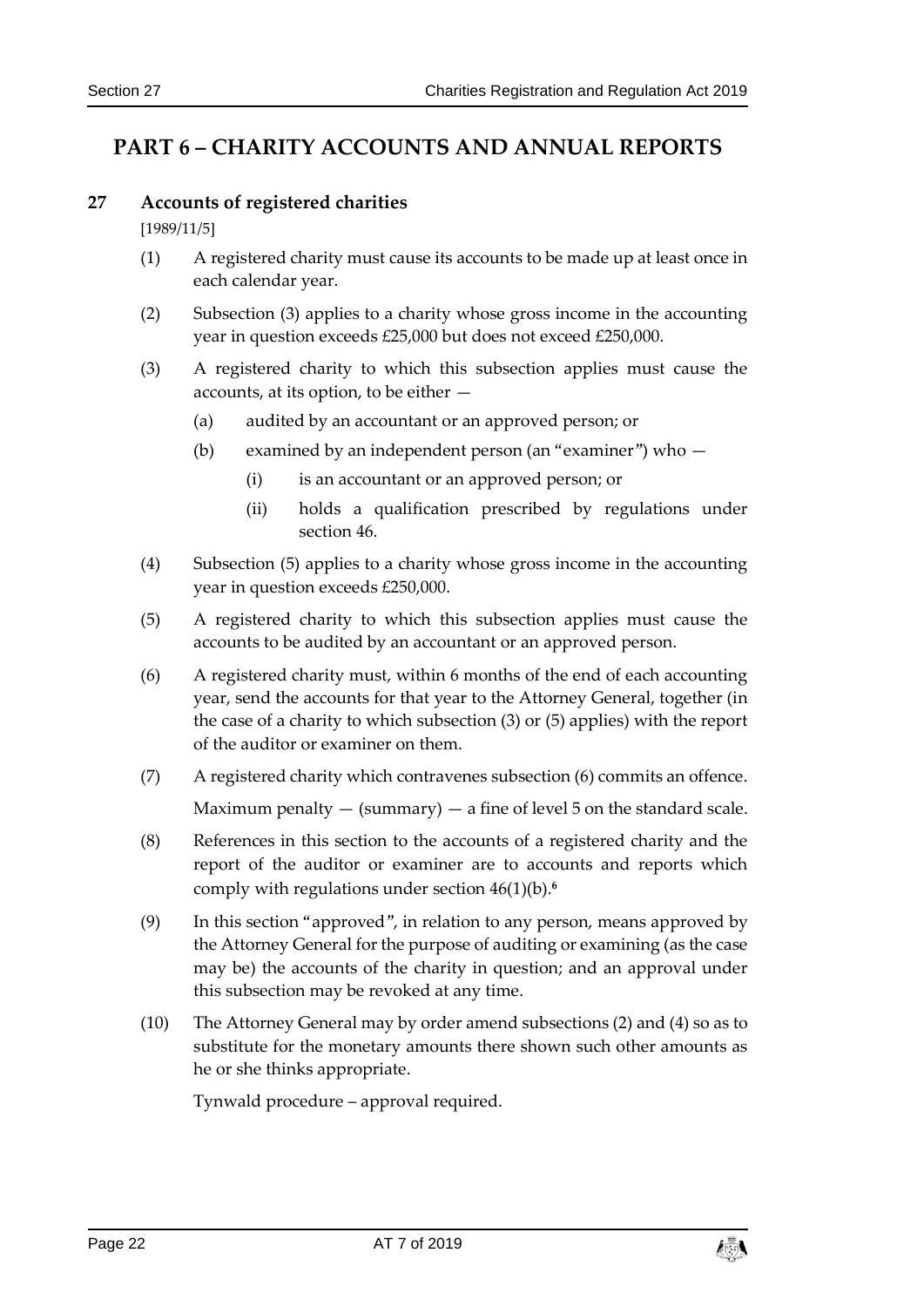#### <span id="page-22-0"></span>**28 Auditors – supplementary provisions**

[1989/11/6 and drafting]

- (1) The auditor or examiner of the accounts of a registered charity  $-$ 
	- (a) has a right of access to all books, accounts and documents relating to the charity; and
	- (b) is entitled to require from any charity trustee, director, manager or other similar officer, past or present, and from any past or present agent, officer or servant of the charity such information and explanation as he or she thinks necessary for the performance of his or her duties.
- (2) Where the auditor or examiner of a registered charity
	- (a) is removed, resigns or is not reappointed and there are any circumstances connected with his or her ceasing to hold office which he or she considers should be brought to the Attorney General's attention; or
	- (b) has any information or has formed an opinion on a matter of which he or she has become aware in his or her capacity as auditor or examiner and which is relevant to any functions of the Attorney General under this Act,

the auditor or examiner must notify the Attorney General of such circumstances, information or opinion.

(3) No duty to which an auditor or examiner may be subject is to be regarded as contravened by reason of his or her notifying the Attorney General of any matter under this Act.

#### <span id="page-22-1"></span>**29 Annual reports of registered charity**

- (1) A registered charity must cause to be prepared in respect of each accounting year an annual report containing —
	- (a) such a report by the charity trustees on the activities of the charity during that year; and
	- (b) such other information relating to the charity or to the charity trustees or officers,

as may be prescribed.

- (2) A registered charity must send the annual report prepared under subsection (1) in respect of that year to the Attorney General at the same time as it sends the accounts prepared under section 27(1).
- (3) A registered charity which contravenes subsection (2) commits an offence. Maximum penalty  $-$  (summary)  $-$  a fine of level 5 on the standard scale.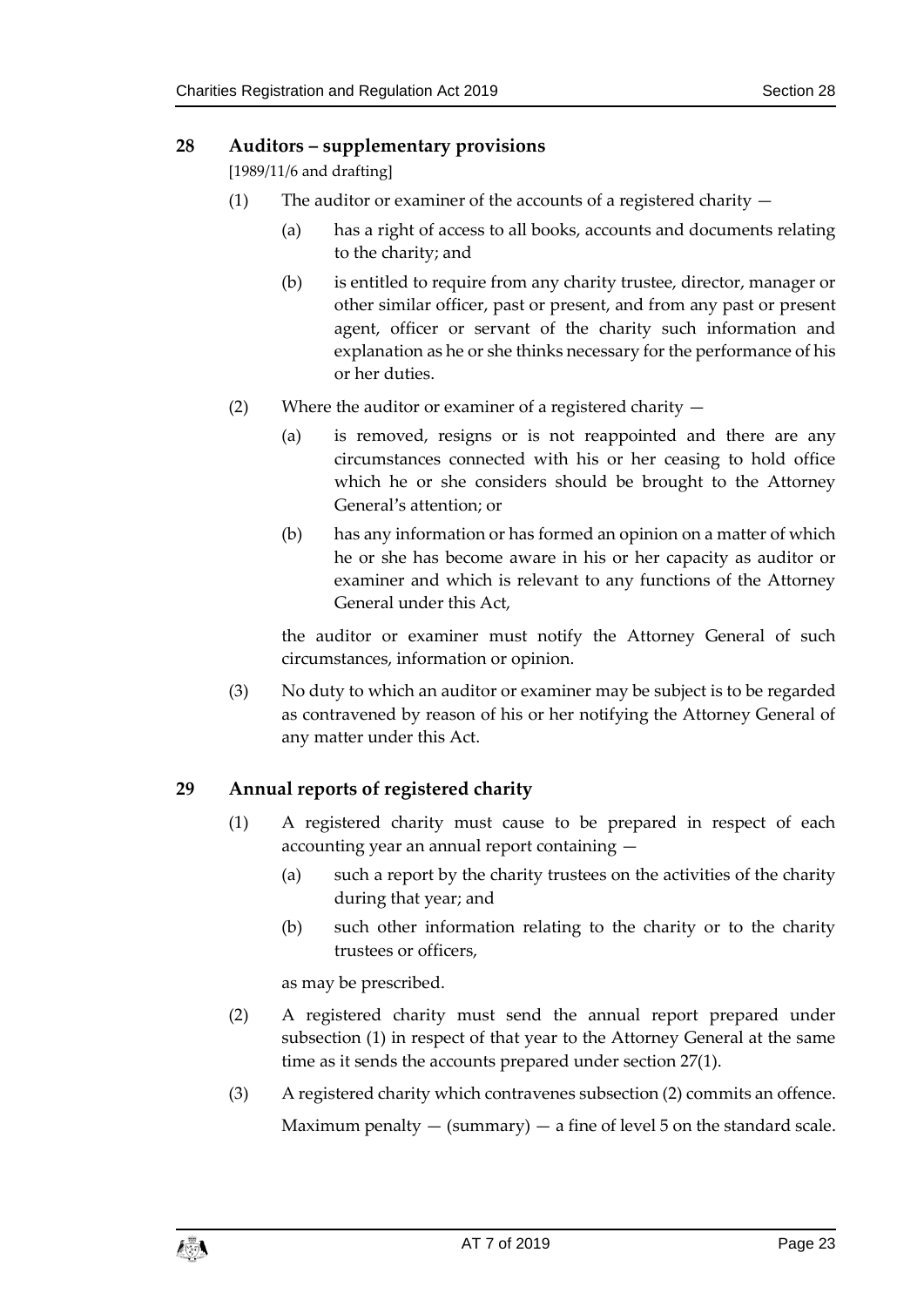#### <span id="page-23-0"></span>**30 Application of this Part to foreign charities**

- (1) The requirements of sections 27 to 29 have effect in relation to a foreign charity as provided by subsections (2) and (3).
- (2) In sections 27 and 28, "accounts" means accounts in relation to the activities carried on by the charity in, or otherwise connected with, the Island.
- <span id="page-23-1"></span>(3) In section 29, the activities of the charity are those carried on by it in, or otherwise connected with, the Island.

## **PART 7 – CHARITY MERGERS**

#### <span id="page-23-2"></span>**31 Register of charity mergers**

- (1) There shall be a register of charity mergers, to be kept by the Attorney General in such manner as he or she thinks fit.
- (2) The register of charity mergers must contain an entry in respect of every relevant charity merger which is notified to the Attorney General in accordance with section 33 and such procedures as he or she may determine.
- (3) Section 9(3) applies to the register of charity mergers as it does to the register of charities.

## <span id="page-23-3"></span>**32 Meaning of "relevant charity merger"**

#### In this Part "**relevant charity merger**" means —

- (a) a merger of two or more registered charities in connection with which one of them ("the transferee") has transferred to it all the property of the other or others, each of which ( a "transferor") ceases to exist, or is to cease to exist, on or after the transfer of its property to the transferee; or
- (b) a merger of two or more registered charities ("transferors") in connection with which both or all of them cease to exist, or are to cease to exist, on or after the transfers of all of their property to a new charity ("the transferee").

#### <span id="page-23-4"></span>**33 Notification of charity mergers**

- (1) A notification under section 31(2) must be given by the charity trustees of the transferee within one month of the date on which —
	- (a) the transfer of the property involved in the merger has taken place; or
	- (b) (if more than one transfer of property is involved) the last of those transfers has taken place.

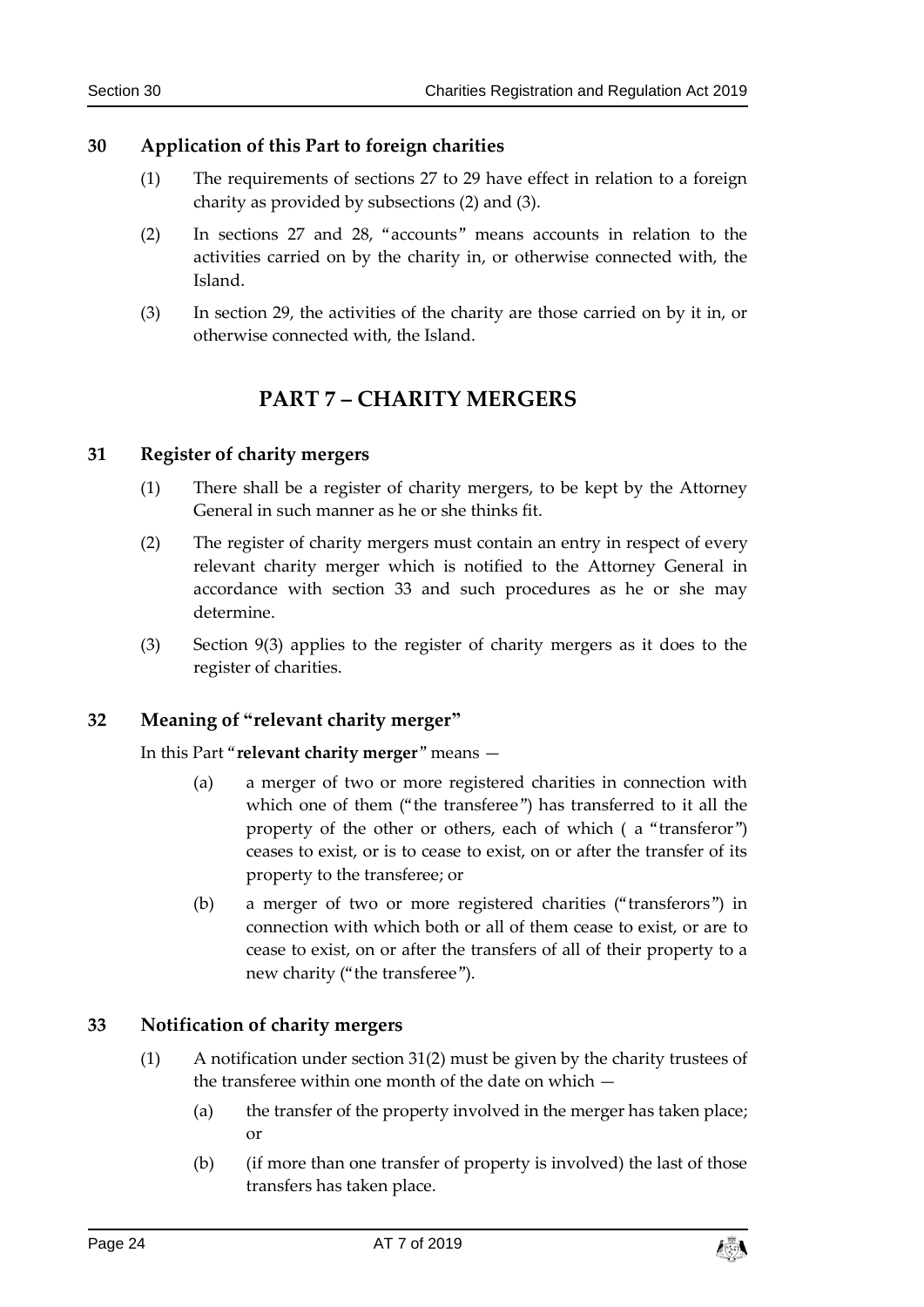- (2) A notification under section 31(2) must
	- (a) specify the transfer or transfers of property involved in the merger and the date or dates on which it or they took place; and
	- (b) include a statement that appropriate arrangements have been made with respect to the discharge of any liabilities of the transferor charity or charities.

#### <span id="page-24-0"></span>**34 Details to be entered in register of charity mergers**

- (1) Subsection (2) applies to the entry to be made in the register of charity mergers in respect of a relevant charity merger, as required by section 31(2).
- (2) The entry must
	- (a) specify the date when the transfer or transfers of property involved in the merger took place; and
	- (b) contain such other particulars of the merger as the Attorney General thinks fit.

#### <span id="page-24-1"></span>**35 Effect of registering charity merger on gifts to transferor**

- (1) This section applies where a relevant charity merger is registered under section 31.
- (2) Subsection (3) applies to a gift if  $-$ 
	- (a) the gift would have taken effect as a gift to the transferor if the transferor had been in existence; and
	- (b) the date on which the gift would have taken effect is a date on or after the date of the registration of the merger.
- (3) The gift takes effect as a gift to the transferee.

This is subject to subsection (4).

(4) If the gift was intended to be held as part of the permanent endowment of the transferor, then it will be held as part of the permanent endowment of the transferee, subject to any provisions applying to the transferee, whether set out in its governing instrument or by rule of law, which free it from any restrictions imposed by law with respect to the expenditure of capital.

## <span id="page-24-2"></span>**PART 8 - REGULATION AND INSPECTION**

#### <span id="page-24-3"></span>**36 Particulars, etc to be furnished to the Attorney General** [1989/11/8 and drafting]

(1) The Attorney General may require —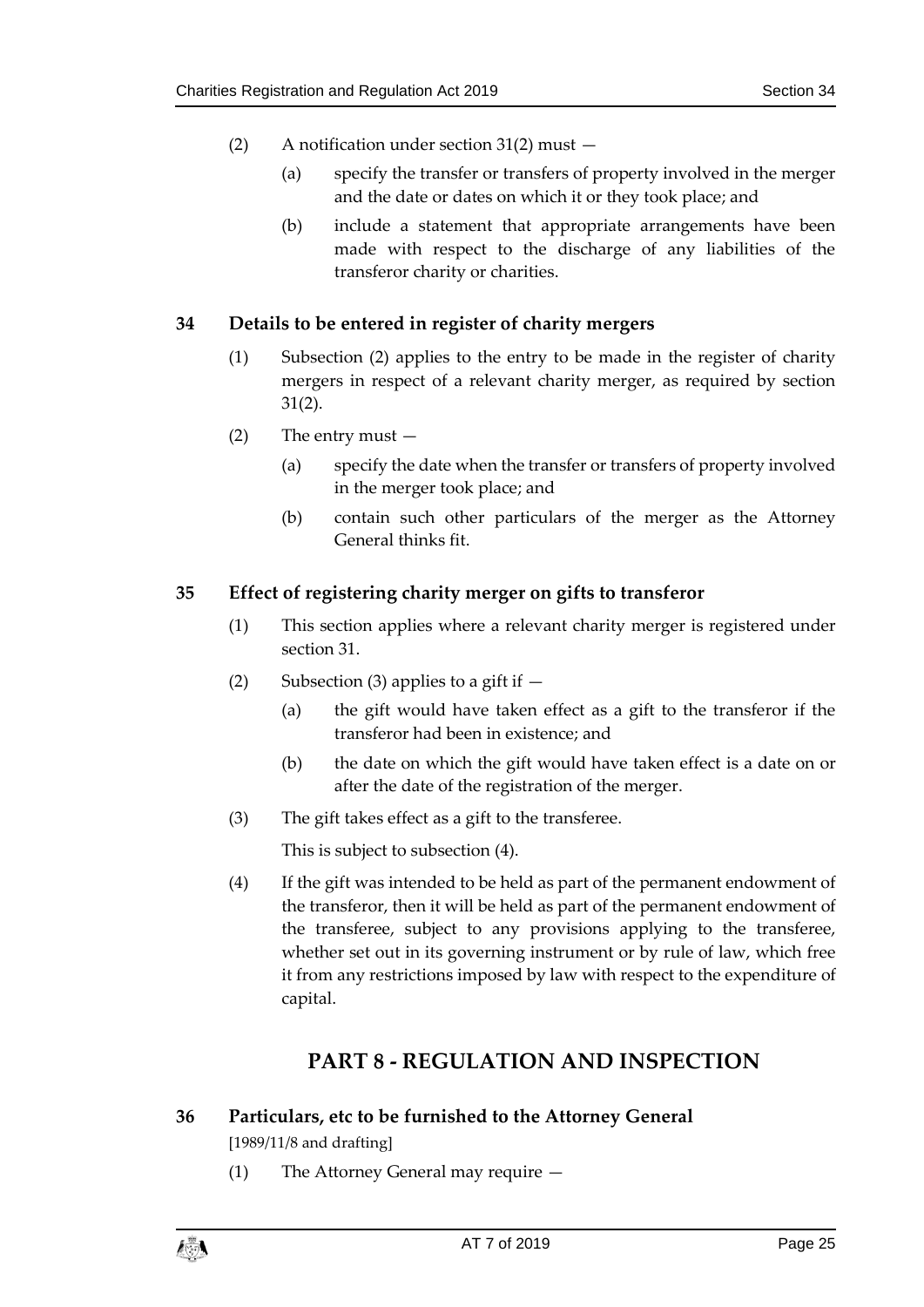- (a) a registered charity to furnish him or her with particulars as to the investment of any monies belonging to it;
- (b) a registered charity to have such investment valued by a valuer to be approved by him or her;
- (c) a registered charity to furnish him or her with a report by a person to be approved by him or her, as to the state of repair and condition of any land or buildings or any immoveable property belonging to it;
- (d) any person having in his or her possession or control any document relating to a registered charity, without charge —
	- (i) to furnish him or her with copies or extracts from any of those documents; or
	- (ii) to transmit the document itself to him or her for inspection;
- (e) a registered charity to furnish him or her with such information as may be prescribed.
- (2) Where a building or immoveable property belongs to a registered charity, the Attorney General may require the registered charity to transmit to him or her the policy of insurance of that building or asset and the receipts for the current year's premium in respect of it.
- (3) This section applies to an ecclesiastical charity and to a trust of property falling within paragraph 1(2) of Schedule 3 to the *Church Act 1992* as it does to a registered charity
- (4) Any person who fails to comply with a requirement under this section commits an offence.

Maximum penalty —

- (a) (on information)  $-2$  years' custody, or a fine or both;
- (b) (summary)  $-6$  months' custody, or a fine of level 5 on the standard scale or both.

#### <span id="page-25-0"></span>**37 General power to institute inquiries**

[1989/11/9]

- (1) The Attorney General may from time to time institute inquiries with regard to any institution which is, or which purports to be, established for charitable purposes or a class of such institutions either generally or for particular purposes.
- (2) The Attorney General may either conduct such an inquiry personally or appoint another to conduct it and report to him or her.
- (3) For the purposes of any such inquiry the person conducting it, may require any person  $(P)$  (subject to the provisions of this section)  $-$ 
	- (a) to furnish accounts and statements in writing in respect to any matter in question at the inquiry, being a matter on which P has or

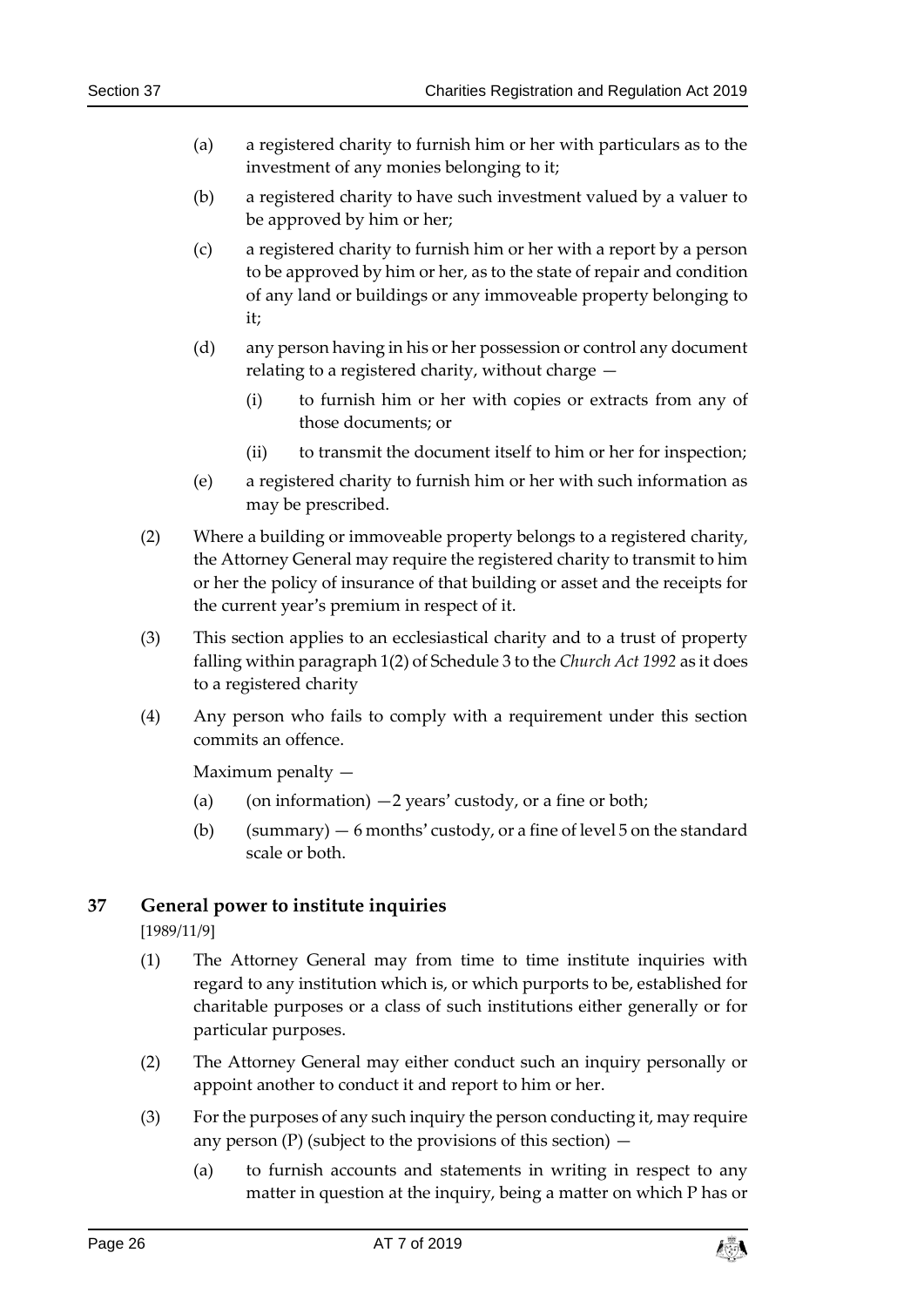can reasonably obtain information, or to return answers in writing to any questions or inquiries addressed to P on any such matter, and to verify any such accounts, statements or answers by statutory declaration; and

- (b) to attend at a specified time and place and give evidence or produce documents in P's custody or control which relate to any matter in question at the inquiry.
- (4) For the purposes of any such inquiry
	- (a) evidence may be taken on oath; and
	- (b) the person conducting the inquiry may for that purpose administer an oath.
- (5) The person conducting the inquiry may, instead of administering an oath, require the person examined to make and subscribe a declaration of the truth of the matters about which that person is examined.
- (6) Where the Attorney General proposes to take any action in consequence of an inquiry under this section, he or she may publish the report of the person conducting the inquiry, or such other statement of the results of the inquiry as the Attorney General thinks fit, in any manner calculated in his or her opinion to bring it to the attention of persons who may wish to make representations to the Attorney General about the action to be taken.
- (7) A person who fails to comply with a requirement under subsection (3) commits an offence.
- (8) Any person who wilfully alters, suppresses, conceals or destroys any document which he or she may be required to produce under this section commits an offence.

Maximum penalty for subsections  $(7)$  or  $(8)$  –

- (a) (on information)  $-2$  years' custody, or a fine or both;
- (b) (summary)  $-6$  months' custody, or a fine of level 5 on the standard scale or both.

#### <span id="page-26-0"></span>**38 Search warrants**

#### [P2011/25/48/49]

The Schedule has effect as regards the obtaining and execution of search warrants for the purpose of obtaining any document or information relevant to an inquiry under section 37.

#### <span id="page-26-1"></span>**39 Power to act for protection of charities**

 $[1989/11/10$  and drafting]

(1) The Court may, on the application of the Attorney General, make an order under this section if it is satisfied that —

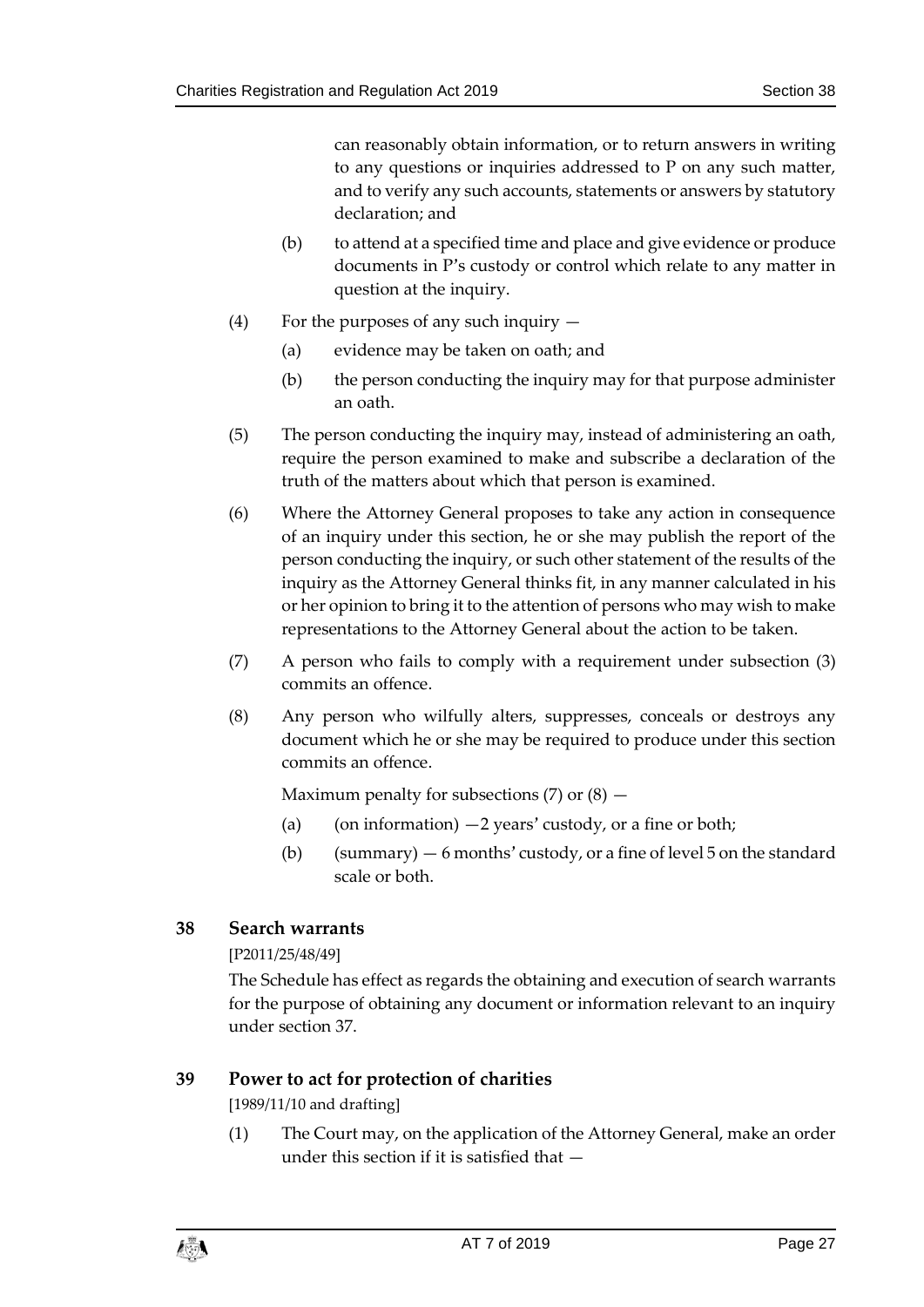- (a) the administration of an institution which is, or which purports to be, established for charitable purposes has involved any misconduct or mismanagement;
- (b) it is necessary or desirable to act for the purpose of protecting the property of the institution or securing a proper application for the purposes of the institution of that property or of property coming to the institution; or
- (c) it is in the public interest.
- (2) An order under this section may
	- (a) remove or suspend any charity trustee, any officer, agent or servant of the institution;
	- (b) appoint a new office holder in lieu of any office holder removed under paragraph (a);
	- (c) require any bank or other person who holds money or securities on behalf of the institution or of any office holder referred to in subsection  $(2)(a)$  for it not to part with the money or securities without the consent of the Attorney General;
	- (d) despite anything in the governing instrument of the institution, restrict the transactions which may be entered into, or the nature or amount of the payments which may be made, in the administration of the institution without the approval of the Attorney General.
- (3) For the purposes of subsection (2), "charity trustee" includes any person having the general control and management of the administration of an institution which is not a charity within the meaning of that term under this Act.
- (4) The references in subsection (1) to misconduct or mismanagement shall (despite anything in the governing instrument of the institution) extend to the expenditure of sums —
	- (a) for the remuneration, reimbursement or reward of persons  $-$ 
		- (i) raising funds for the institution; or
		- (ii) acting in the affairs of the institution; or
	- (b) for other promotional or administrative purposes,

where such sums are excessive in relation to the property which is or is likely to be applied or applicable for charitable purposes.

- (5) In any proceedings under this section, the report of an inquiry under section 37 shall be admissible as evidence of the documents and facts stated in the report.
- (6) On the making of an order under this section, the Attorney General must make any necessary amendment to the register.

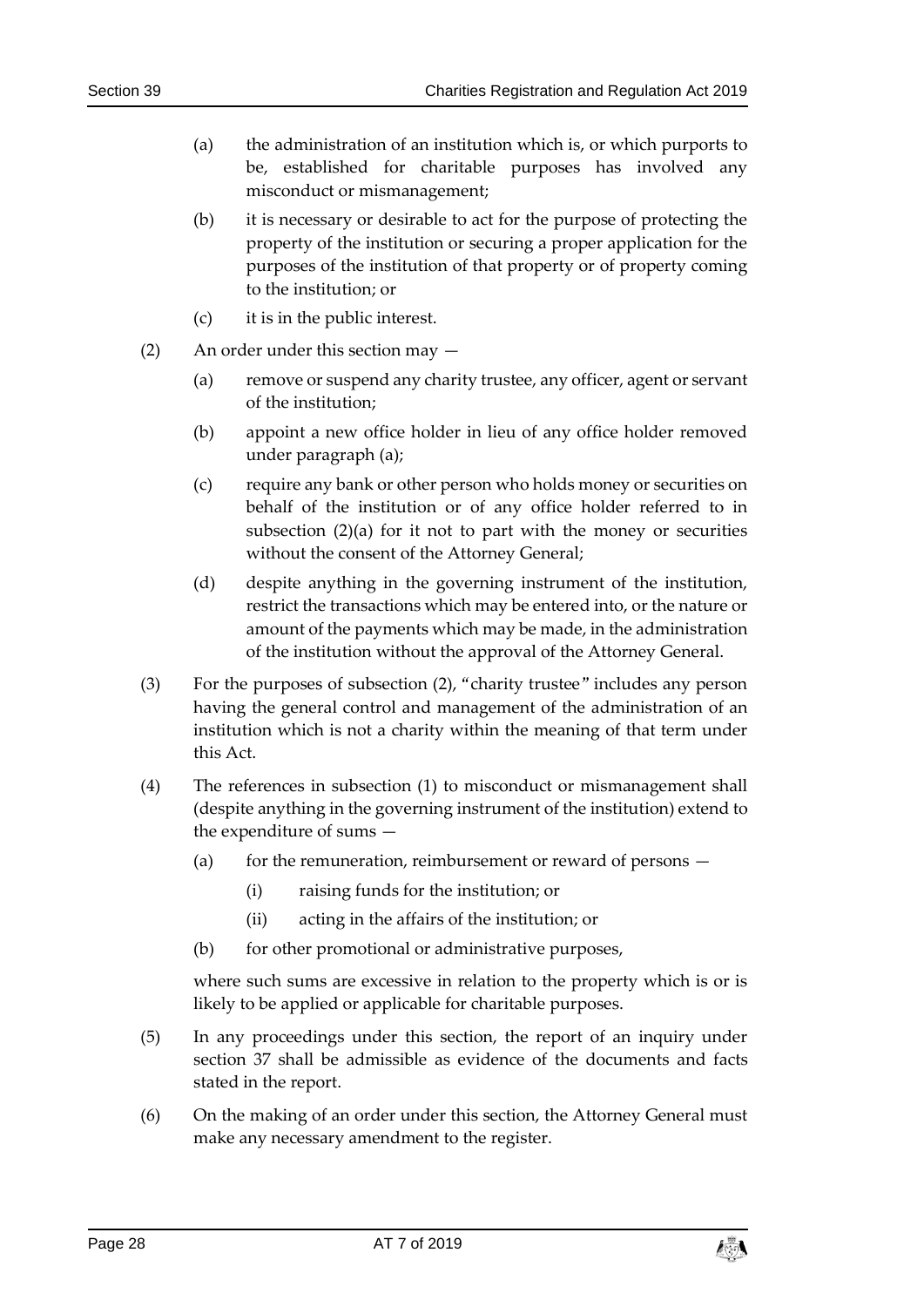## **PART 9 – FOREIGN CHARITIES**

#### <span id="page-28-1"></span><span id="page-28-0"></span>**40 Meaning of "foreign charity"**

In this Act "foreign charity" means a charity which is an institution which is established under the law of a country or territory outside the Island.

#### <span id="page-28-2"></span>**41 Responsible person**

- (1) If, in the case of a foreign charity, none of the charity trustees is ordinarily resident in the Island, the charity must appoint a person resident in the Island as the "responsible person".
- (2) The responsible person must retain all books, records and documents of the charity which relate to the activity of the charity in the Island.
- (3) Except in the case of a charity which is an institution registered under the *Foreign Companies Act 2014*, the responsible person is authorised to accept service of notices or other documents served on the charity.
- (4) The responsible person
	- (a) is an agent of the charity for the purposes of section 39(2) and section 51(3)(b); and
	- (b) is an officer of the charity for the purposes of section 54 of the *Interpretation Act 2015* (which provides for officers of bodies corporate to be liable on the commission of an offence by the body corporate).

## **PART 10 – APPEAL**

## <span id="page-28-4"></span><span id="page-28-3"></span>**42 The Charities Tribunal**

- (1) There shall be a tribunal known as the Charities Tribunal (in this Act referred to as "the Tribunal") for the purposes of this Act and any other enactment in which an appeal lies to the Tribunal.
- (2) The Tribunal shall consist of
	- (a) a chairman appointed in accordance with the *Tribunals Act 2006*; and
	- (b) 2 members selected in accordance with regulations made under section 9(b) of the *Tribunals Act 2006*, from a panel appointed in accordance with that Act.

#### <span id="page-28-5"></span>**43 Appeals**

[1989/11/13 and Drafting]

(1) A person who is aggrieved by a decision or direction of the Attorney General under the *Charities Act 1986*, under section 18 of the *Companies Act* 

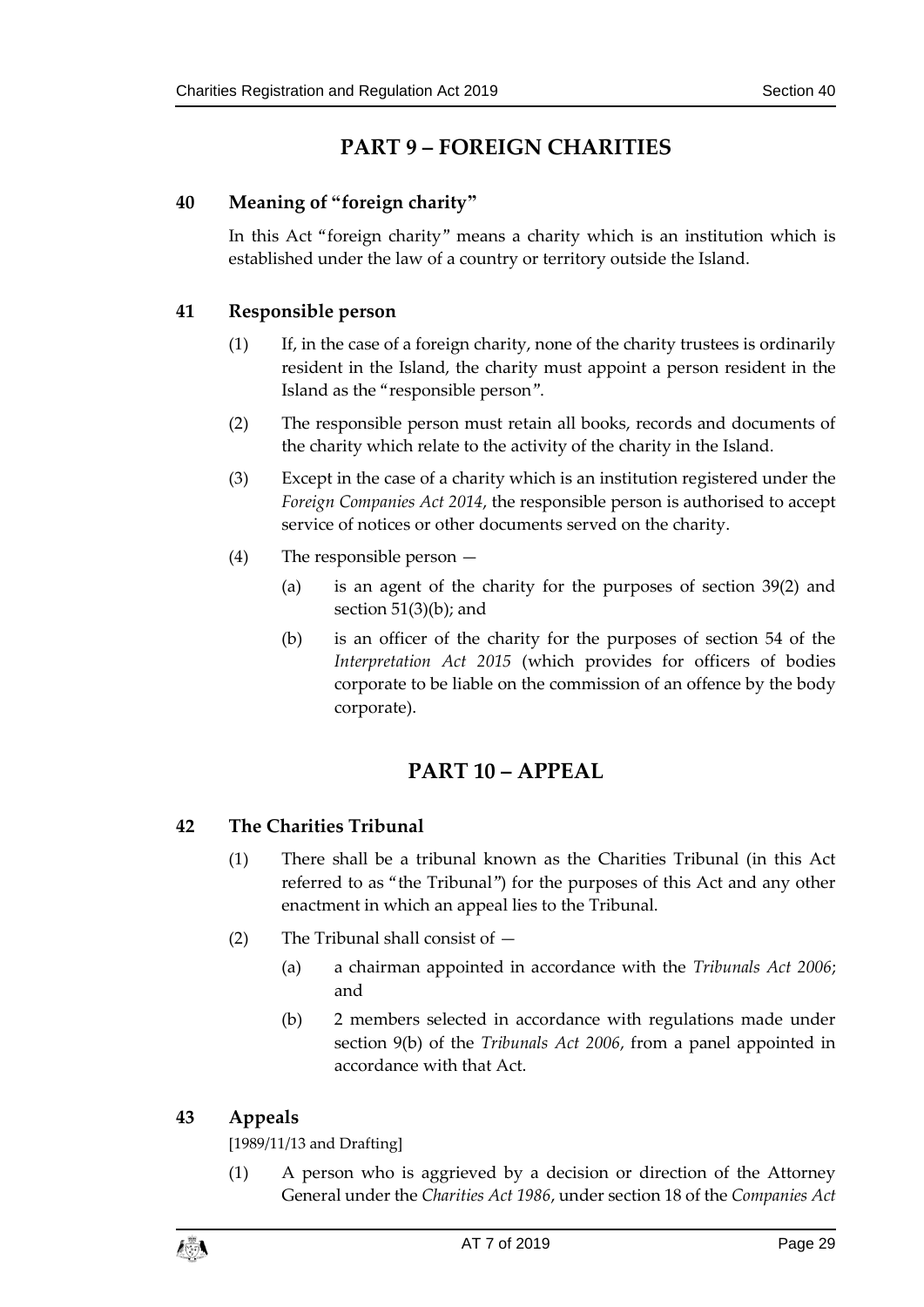*1931* or under this Act may appeal, in accordance with rules made under section 8 of the *Tribunals Act 2006*, to the Tribunal.

- (2) But subsection (1) does not apply in relation to any decision of the Attorney General in relation to the exercise of his or her functions under Part 8 or section 51.
- (3) On the determination of the appeal, the Tribunal must confirm, vary or revoke the decision or direction in question and shall give such directions as appear to the Tribunal to be necessary to give effect to its decision.
- (4) A variation or revocation of a decision or direction does not affect the previous operation of that decision or direction or anything duly done or suffered under it.
- (5) A decision of the Tribunal on an appeal under this section is binding on the maker of the decision or direction in question and on the appellant. This is subject to subsection (6).
- (6) An appeal from a decision of the Tribunal lies to the Court, in accordance with rules of court, on a question of law.
- <span id="page-29-0"></span>(7) In the case of an appeal against a direction under section 20, the specified period referred to in subsection (3) of that section commences on the date on which the Tribunal confirms or varies that direction.

## **PART 11 – MISCELLANEOUS PROVISIONS**

#### <span id="page-29-1"></span>**44 Requirement to give reasons**

A decision or direction in respect of which an appeal may be made under section 43 must —

- (a) be given in writing; and
- (b) include a statement of reasons.

#### <span id="page-29-2"></span>**45 Authorised persons**

- (1) The Attorney General may, by notice, appoint a person employed as an officer in the Attorney General's Chambers to perform any of the following functions of the Attorney General —
	- (a) under this Act
		- (i) the approval or refusal of an application for registration under section 11;
		- (ii) the removal of a charity from the register under section 15;
		- (iii) the giving of written consent to the amendment of a governing instrument under section 17;
		- (iv) the giving of written consent to the amendment of the name of a registered charity under section 19;

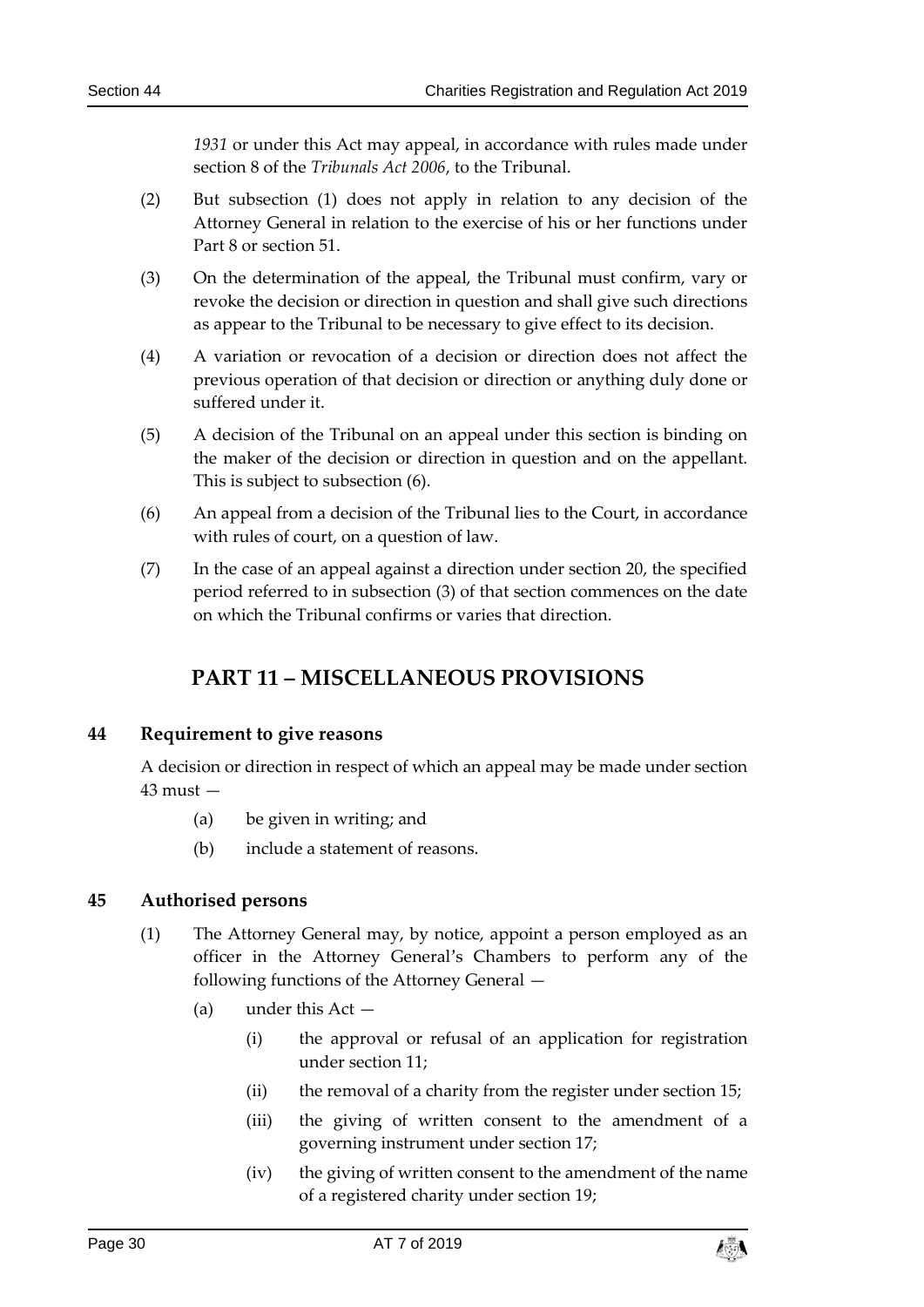- (v) the giving of written consent to the adoption, or amendment, of a governing instrument under section 21; and
- (vi) the refusal to accept for registration an unacceptable document under section 56;
- (b) under the *Charities Act 1986*
	- (i) the giving of written consent under section 1 (power for small charity to spend capital); and
	- (ii) the giving of written consent under section 2 (transfer of charity endowment to another charity);
- (c) under the *Companies Act 1931*, the granting of a licence under section 18 (power to dispense with the use of the word "Limited" in the name of charitable and other companies) in relation to a company to be formed for promoting charitable objects.
- (2) For the purposes of section 43, a decision of a person appointed under subsection (1) is treated as if it were a decision of the Attorney General.

#### <span id="page-30-0"></span>**46 Regulations**

[1989/11/11 and drafting]

- (1) Subject to subsection (2), the Attorney General may make such regulations as he or she considers are necessary or desirable to carry the provisions of this Act into effect and in particular may make provision —
	- (a) requiring the keeping of records with respect to the transactions and financial position of registered charities and for the keeping of records on the Island;
	- (b) as to the form and content of the annual accounts of registered charities and of the report of the auditor or examiner on them;
	- (c) prescribing the qualifications of examiners of such accounts;
	- (d) defining the expressions "accounting year" and "gross income" for any purposes of this Act or any other enactment relating to charities;
	- (e) as to the form and content of the annual reports of registered charities;
	- (f) for any contravention of the regulations to be an offence and prescribe a penalty for commission of the offence on summary conviction of a fine not exceeding level 5 on the standard scale.
- (2) Regulations under subsection (1) may confer a discretion on the Attorney General to determine any matter.

Tynwald procedure – approval required.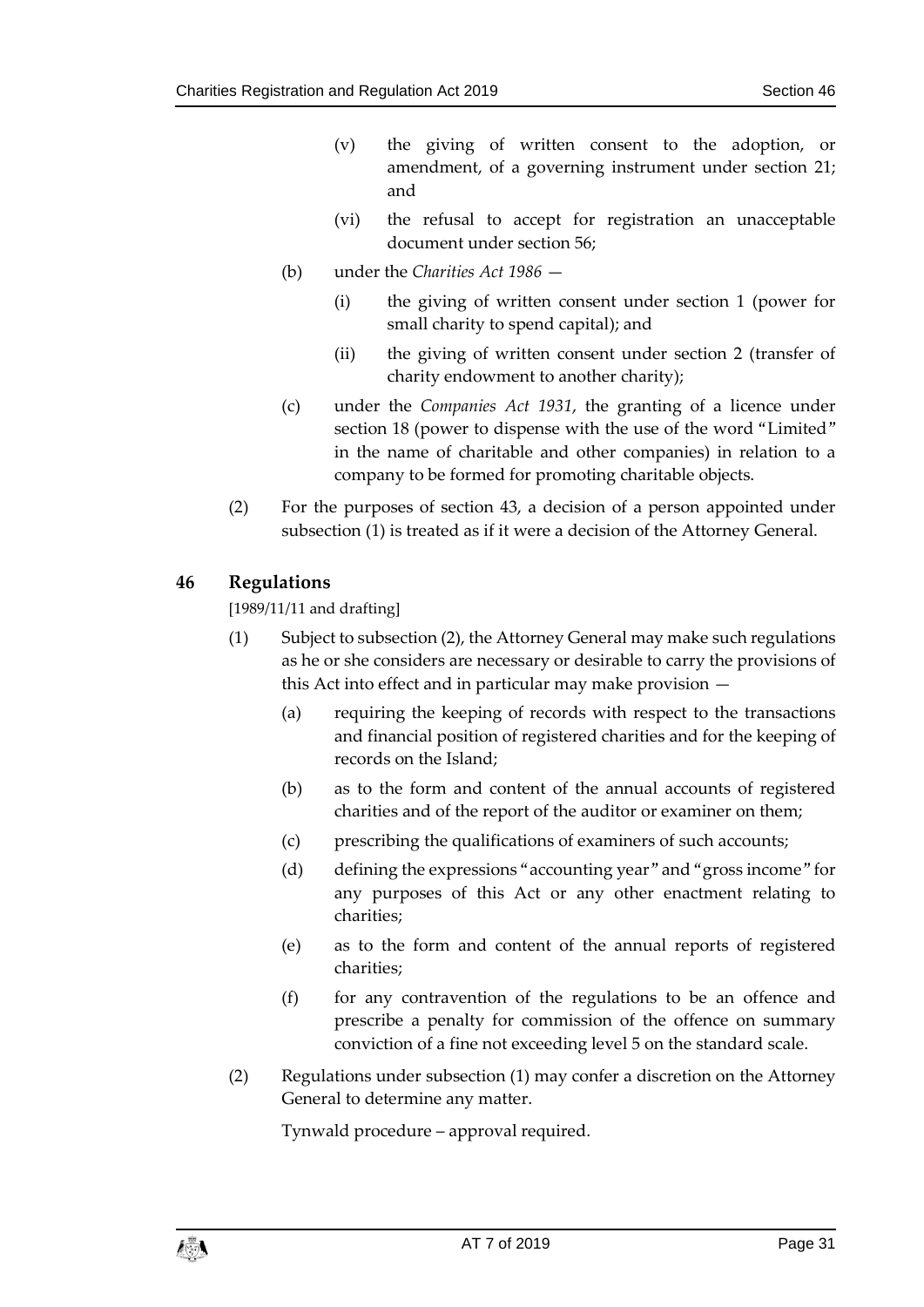#### <span id="page-31-0"></span>**47 Winding up of institutions by the Court**

#### [1989/11/16]

Where an institution established for charitable purposes may be wound up by the Court under any enactment, an application for it to be wound up under the enactment concerned may be presented by the Attorney General as well as by any other person authorised by that enactment.

#### <span id="page-31-1"></span>**48 Charitable companies – invalidity of certain transactions**

[1989/11/16B]

- (1) Section 4 of the *Companies Act 1986* (validity of acts of company) does not apply to the acts of a company which is a charity except in favour of a person who —
	- (a) gives full consideration in money or money's worth in relation to the act in question; and
	- (b) does not know that the act is not permitted by the company's memorandum or section 5(7) of that Act,

or who does not know at the time the act is done that the company is a charity.

- (2) However, where such a company purports to transfer or grant an interest in property, the fact that the act was not permitted by the company's memorandum or section 5(7) of that Act, does not affect the title of a person who subsequently acquires the property or any interest in it for full consideration without actual notice of any such circumstances affecting the validity of the company's act.
- (3) In any proceedings arising out of subsection (1) the burden of proving  $-$ 
	- (a) that a person knew that an act was not permitted by the company's memorandum or section 5(7) of that Act; or
	- (b) that a person knew that the company was a charity,

lies on the person making that allegation.

#### <span id="page-31-2"></span>**49 Status of registered charity to appear on correspondence, etc**

The Attorney General may, by regulations under section 46, require a registered charity to state specified information in specified descriptions of document or communication.

#### <span id="page-31-3"></span>**50 False and misleading statements**

[1989/11/12]

A person ("P") commits an offence if  $-$ 

(a) for the purposes of or in connection with any application made or other document sent to the Attorney General;

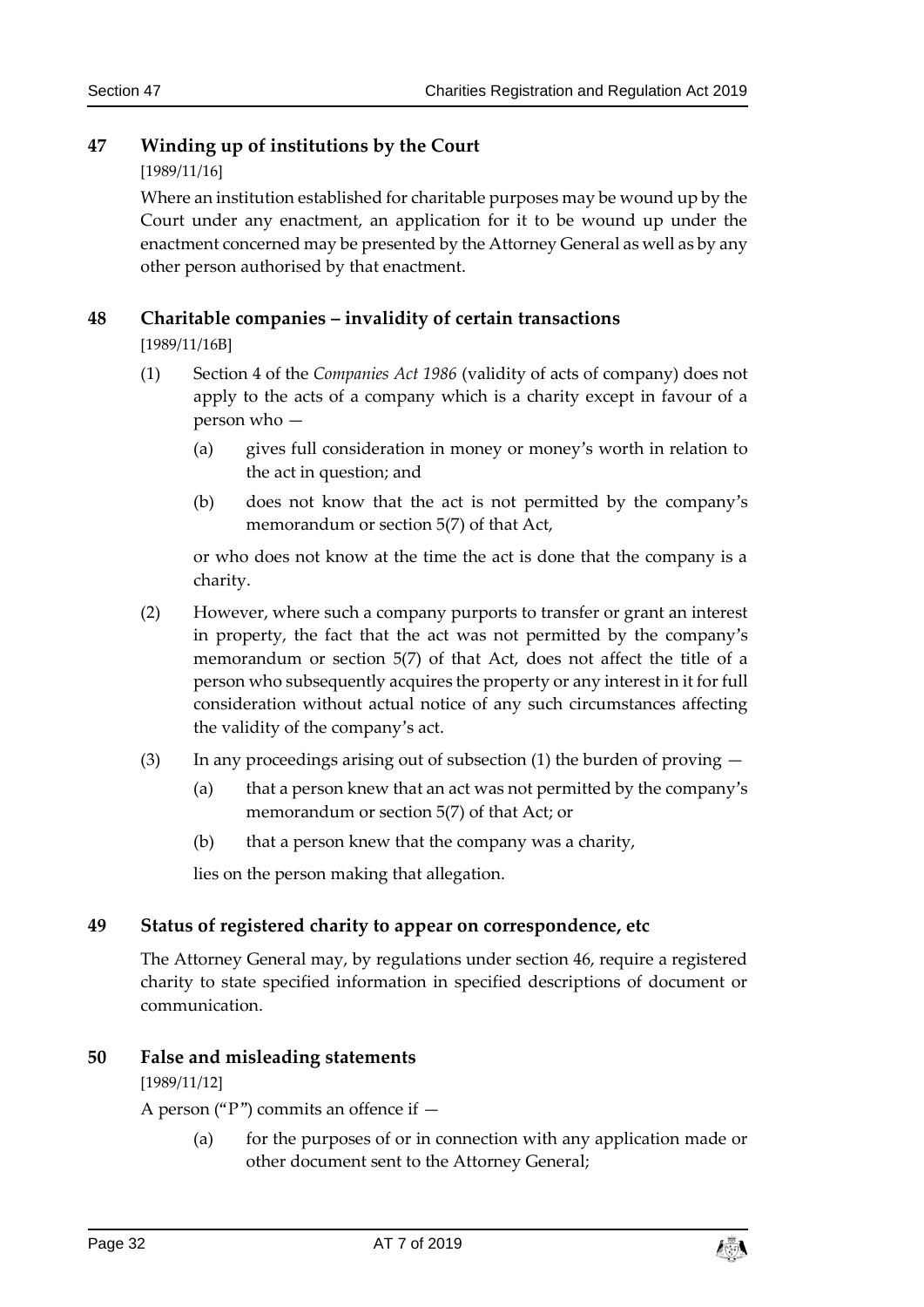- (b) in purported compliance with any requirement imposed on P by or under this Act; or
- (c) in any application or other document sent to the Attorney General under this Act,

P furnishes information which P knows to be false or misleading in a material particular or recklessly furnishes information which is false or misleading in a material particular.

Maximum penalty —

- (a) (on information)  $-2$  years' custody, or a fine or both;
- (b) (summary)  $-6$  months' custody, or a fine of level 5 on the standard scale or both.

#### <span id="page-32-0"></span>**51 Offences – supplementary provisions**

[1989/11/14 and drafting]

- (1) Proceedings for an offence under this Act may be instituted only with the consent of the Attorney General.
- (2) Subsection (3) applies to a failure to comply with any provision of this Act by an institution which is not a body corporate.
- (3) Where a failure to comply with a provision of this Act results in the commission of an offence, that offence is committed by any person who, at the time of its commission —
	- (a) is a charity trustee, manager or other similar officer of the institution, or
	- (b) who is the agent of the institution.

*Note:*

*In the case of an institution which is a body corporate, equivalent provision for liability of officers is made by section 54 of the Interpretation Act 2015.*

- (4) For the purposes of subsection (3)(a), "charity trustee" includes any person having the general control and management of the administration of an institution which is not a charity within the meaning of that term under this Act.
- (5) In any proceedings for an offence under this Act it is a defence for the person charged to prove that he took all reasonable precautions and exercised all due diligence to avoid the commission of the offence.

#### <span id="page-32-1"></span>**52 Delegation by charity trustees**

Section 11 of the *Trustee Act 2001* (delegation by charity trustees) applies to every institution which is a charity and not merely to a trust to which the provisions of that Act apply.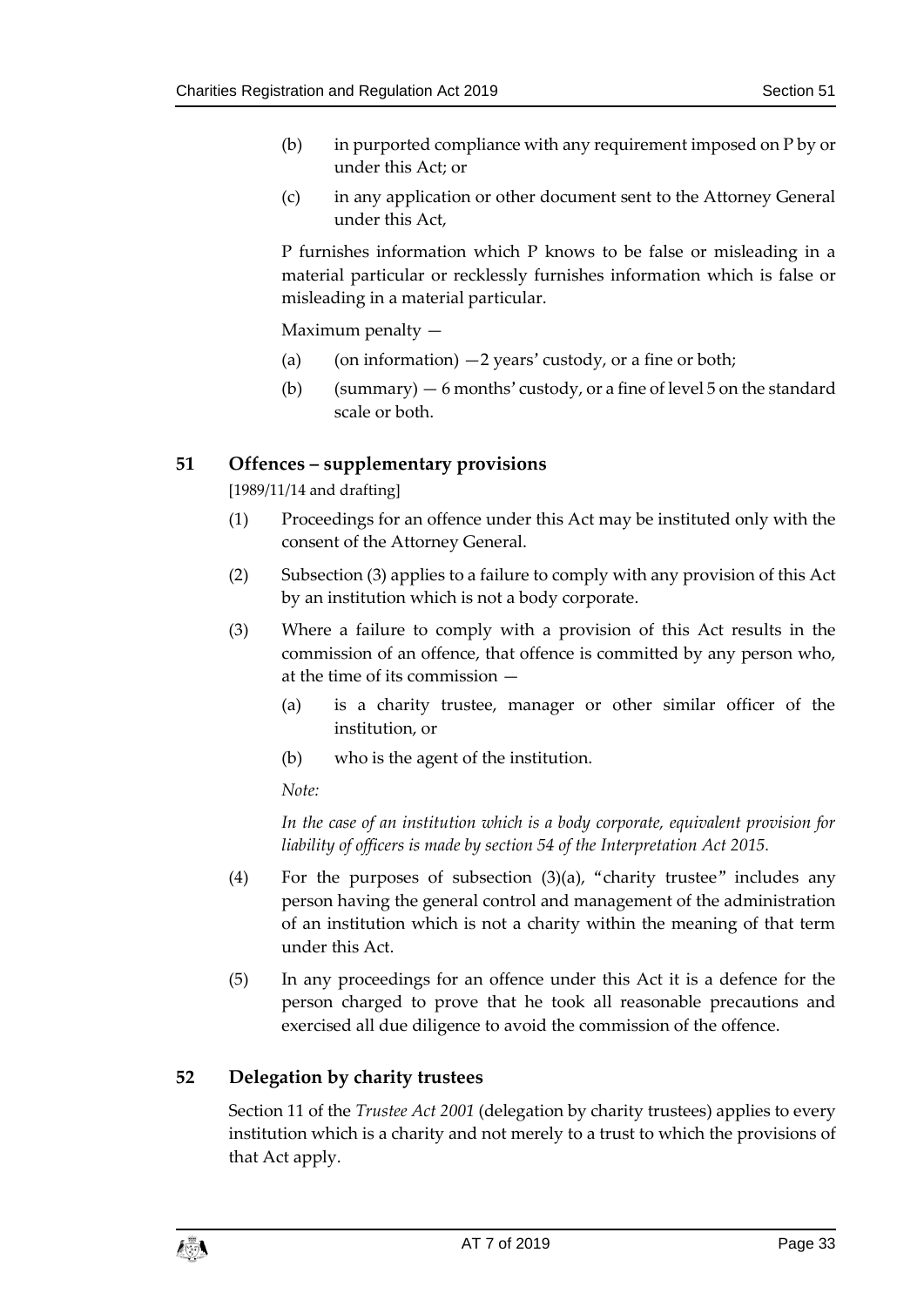#### <span id="page-33-0"></span>**53 Approved forms**

- (1) The Attorney General may publish forms or templates in any medium which are to be used when submitting information required to be submitted under this Act.
- (2) Where a form or template is required under this Act to be in an "approved form", it must —
	- (a) contain the information required to be specified in it; and
	- (b) have attached to it, or logically associated with it, such documents as may be required by that form or template.

#### <span id="page-33-1"></span>**54 Keeping of records by the Attorney General**

- (1) Information and documents held by the Attorney General in connection with any of his or her functions under the Charities Acts, under section 18 of the *Companies Act 1931* or under regulations made under section 46 may be kept in any form that —
	- (a) is approved by the Attorney General; and
	- (b) is capable of being reproduced in legible form.
- (2) The Attorney General is to be taken as having complied with an obligation to maintain information or documents if the Attorney General complies with subsection (1).
- (3) The Attorney General may destroy information and documents maintained by the Attorney General if —
	- (a) the information or documents are original records which the Attorney General is keeping in a form described in subsection (1);
	- (b) the information or documents relate to a charity which was removed from the register more than 25 years previously; or
	- (c) the information or documents were received more than 10 years previously and do not relate to a registered charity.

#### <span id="page-33-2"></span>**55 Power to enter into arrangements with the Registrar General**

- (1) The Attorney General may enter into arrangements with the Registrar General for the provision of services in connection with the delivery of the Attorney General's functions under this Act.
- (2) Section 4(5) of the *Central Registry Act 2018* (which requires information held by the Registrar General to be accessible at the Central Registry) does not apply to any information held by the Registrar General under subsection (1).

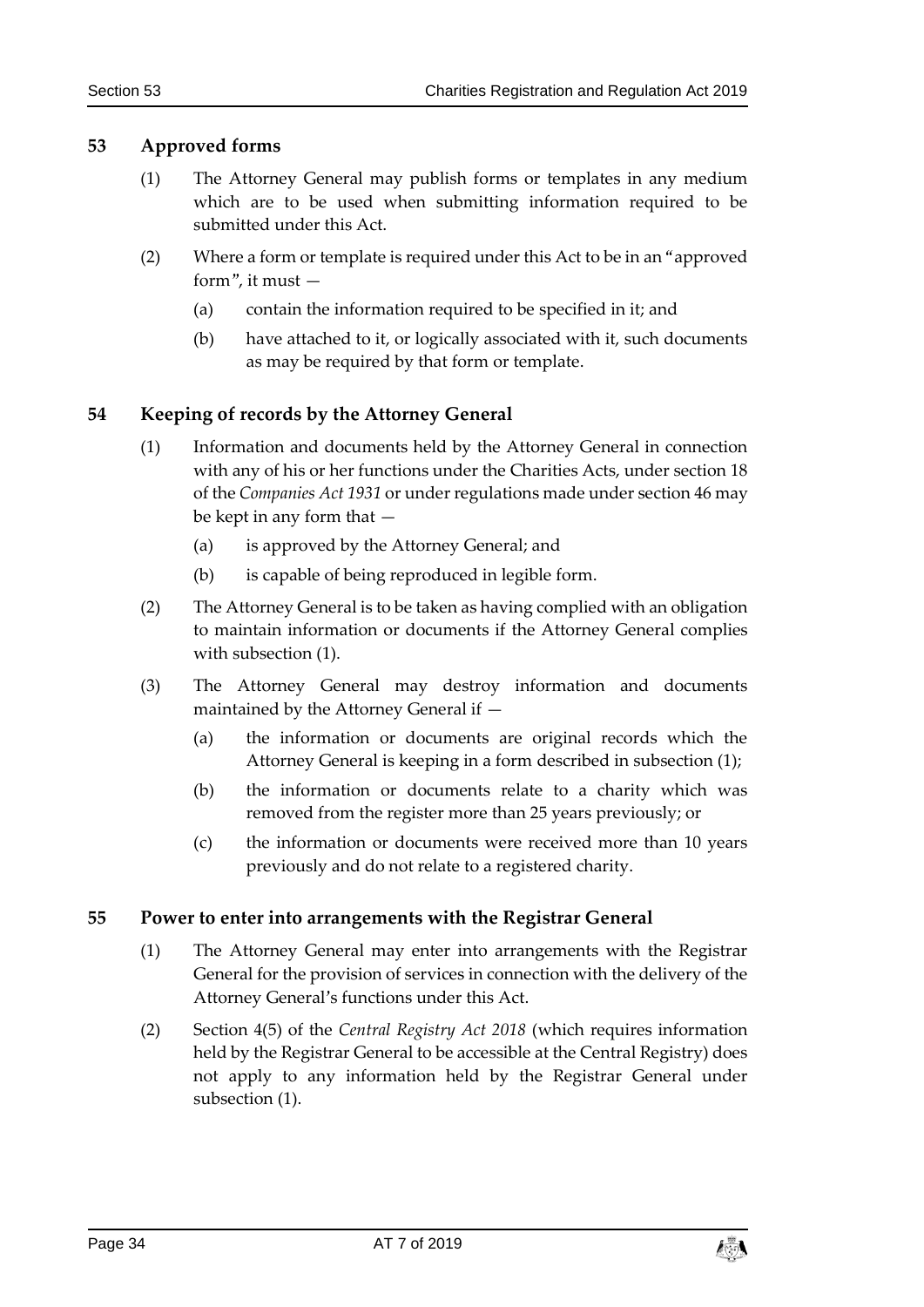#### <span id="page-34-0"></span>**56 Power to refuse to accept documents**

- (1) For the purposes of this Act, a document is "unacceptable" if the document—
	- (a) does not comply with this Act or regulations made under section 46;
	- (b) has not been duly completed;
	- (c) contains a material error; or
	- (d) is not legible.
- (2) The Attorney General may refuse to accept for registration an unacceptable document.
- (3) If the Attorney General refuses to accept a document under subsection (2), he or she must —
	- (a) return the document to the person who submitted it; and
	- (b) provide a statement of reasons for its rejection.
- (4) A rejected document is treated as having not been submitted.

#### <span id="page-34-1"></span>**57 Disclosure to the Attorney General**

[P2011/25/54 and drafting]

- (1) A relevant public authority may disclose information to the Attorney General if the disclosure is made for the purpose of enabling or assisting the Attorney General to discharge any of his or her functions under the Charities Acts.
- (2) Subsection (1) takes effect subject to any restrictions imposed by any enactment on the disclosure of information by the body or person in question.
- (3) In this section "relevant public authority" means
	- (a) any Department,
	- (b) any Statutory Board,
	- (c) any constable, and
	- (d) any other public officer or person or body discharging functions of a public nature (including a body or person discharging regulatory functions in relation to any description of activities).

#### <span id="page-34-2"></span>**58 Disclosure by the Attorney General**

[P2011/25/56]

- (1) The Attorney General may disclose to any relevant public authority any information held by the Attorney General in connection with any of his or her functions under the Charities Acts if —
	- (a) the disclosure is made for the purpose of enabling or assisting the relevant public authority to discharge any of its functions, or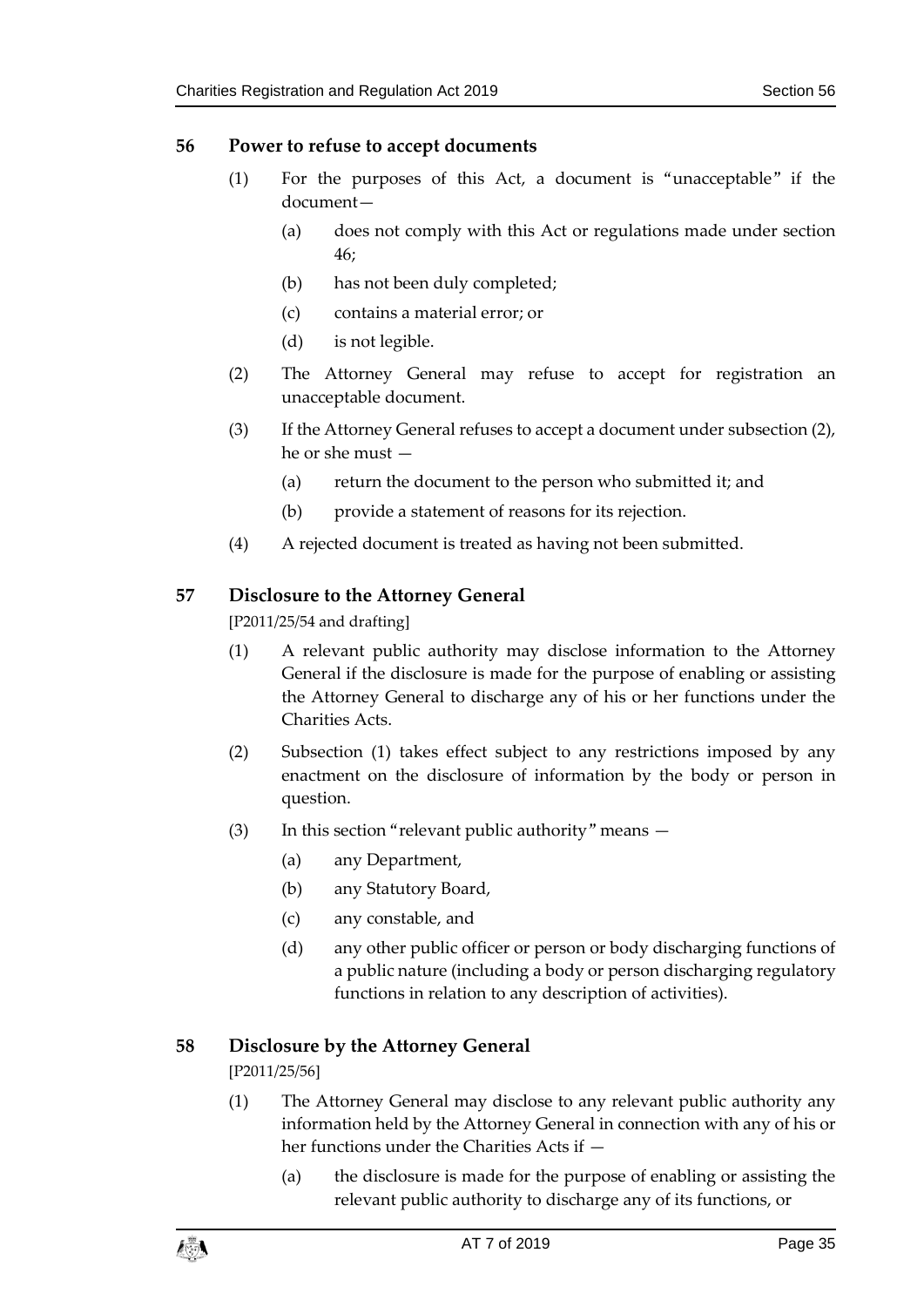(b) the information so disclosed is otherwise relevant to the discharge of any of the functions of the relevant public authority.

This is subject to subsection (2).

- (2) In the case of information disclosed to the Attorney General under section 57(1), the power of the Attorney General to disclose the information under subsection (1) is exercisable subject to any express restriction subject to which the information was disclosed to the Attorney General.
- (3) In this section, "relevant public authority" has the same meaning as in section 57, except that it also includes any body or person within section 57(3)(d) in a country or territory outside the Island.

#### <span id="page-35-0"></span>**59 Disclosure – supplementary**

[P2011/25/59]

<span id="page-35-1"></span>Nothing in sections 57 and 58 authorises the making of a disclosure which contravenes the *Data Protection Act 2018* or any enactment having effect under that Act.

## **PART 12 - AMENDMENTS AND REPEALS**

#### <span id="page-35-2"></span>**60 Charities Act 1962 amended**

In section 14 of the *Charities Act 1962* —

- (a) [Substituted definition of "charitable purposes"]
- (b) [Substituted definition of "charity"]

#### <span id="page-35-3"></span>**61 Charities Act 1986 amended**

- (1) The *Charities Act 1986* is amended as follows.
- (2) [Amended section 1 and section 2]
- (3) In section 3 (provisions supplemental to sections 1 and 2)  $-$ 
	- (a) [Amended subsection (2)]
	- (b) [Amended subsection (3)]
	- (c) [Amended subsection (4)]
	- (d) [Amended subsection (5)]
	- (e) [Substituted subsection (6)]

#### <span id="page-35-4"></span>**62 Church Act 1992 amended**

- (1) The *Church Act 1992* is amended as follows.
- (2) [Amended paragraph  $5(3)(b)$  of Schedule 1]

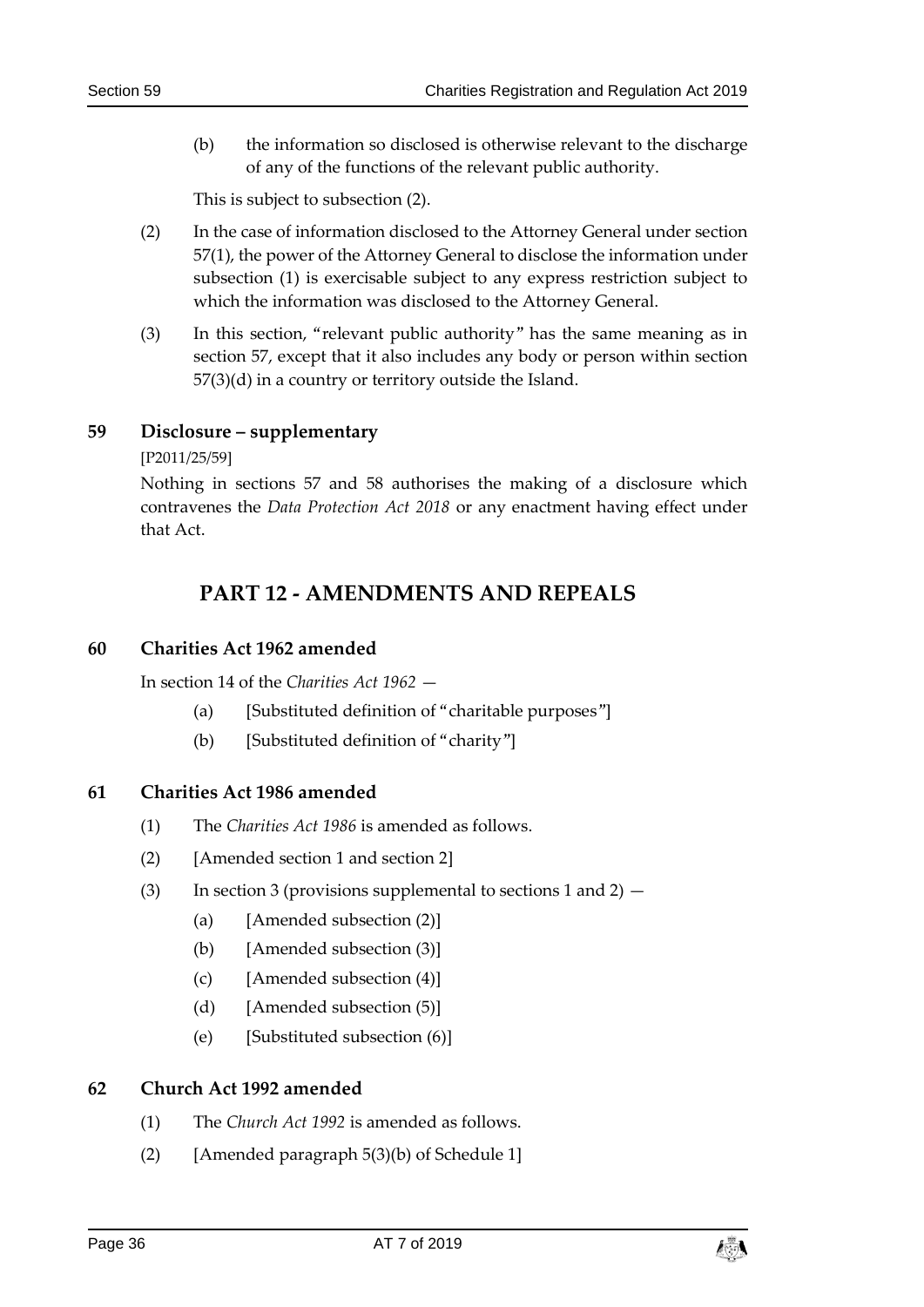#### <span id="page-36-0"></span>**63 [Repealed]**<sup>7</sup>

#### <span id="page-36-1"></span>**64 Foundations Act 2011 amended**

- (1) The *Foundations Act 2011* is amended as follows.
- (2) [Substituted section 64]

#### <span id="page-36-2"></span>**65 Parochial Church Councils and Accounts Measure 2010 amended**

- (1) The *Parochial Church Councils and Accounts Measure 2010* is amended as follows.
- (2) In section  $1(1)(e)$ , in the substituted section 8 of the Parochial Church Councils (Powers) Measure 1956 —
	- (a) [Amended subsection  $(2)(a)$ ]
	- (b) [Amended subsection  $(2)(b)$ ]

#### <span id="page-36-3"></span>**66 Representation of the People Act 1995 amended**

- (1) The *Representation of the People Act 1995* is amended as follows.
- (2) [Amended section 10I]

#### <span id="page-36-4"></span>**67 Road Transport Act 2001 amended**

- (1) The *Road Transport Act 2001* is amended as follows.
- (2) In section  $6(7)$  (exemptions for charities etc)  $-$ 
	- (a) [Amended paragraph (a)]
	- (b) [Substituted paragraph (b) and inserted paragraph (ba)]

#### <span id="page-36-5"></span>**68 Tribunals Act 2006 amended**

- (1) The *Tribunals Act 2006* is amended as follows.
- (2) [Inserted new entry in Part 2 of Schedule 2]

#### <span id="page-36-6"></span>**69 Charities Registration Act 1989 repealed**

[Repealed the *Charities Registration Act 1989*]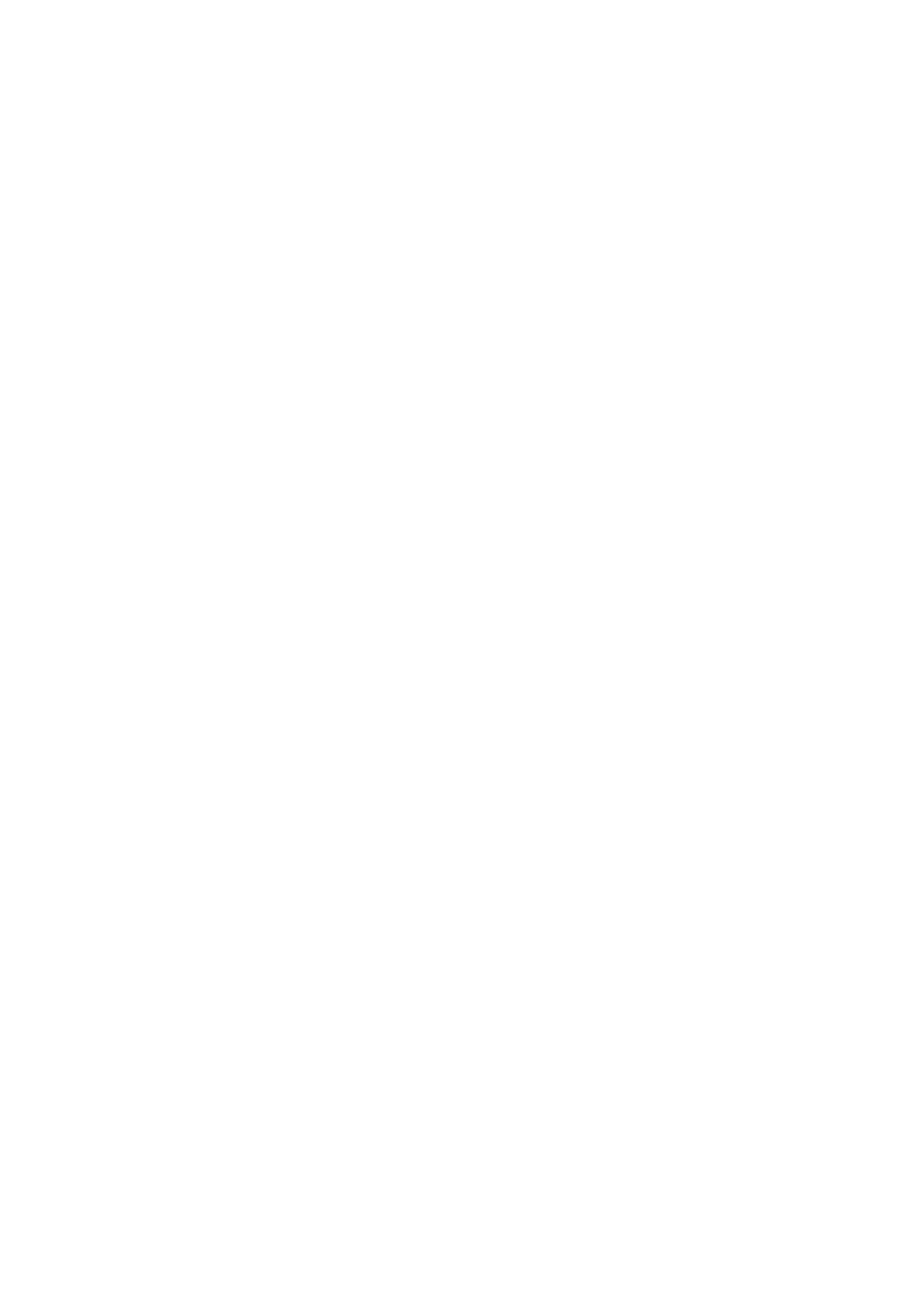#### **SCHEDULE**

#### <span id="page-38-0"></span>**OBTAINING AND EXECUTING SEARCH WARRANTS**

[Section 38]

#### <span id="page-38-1"></span>**1 Search warrant**

[P2011/25/48]

- (1) A justice of the peace may issue a warrant under this section if satisfied, on information given on oath by a person conducting an inquiry under section 37, that there are reasonable grounds for believing that each of the conditions in subparagraph (2) is satisfied.
- (2) The conditions are
	- (a) that an inquiry has been instituted under section 37;
	- (b) that there is on the premises to be specified in the warrant any document or information relevant to that inquiry which the person conducting the inquiry could require to be produced or furnished under section 37(3); and
	- (c) that, if the person conducting the inquiry were to require the document or information to be so produced or furnished —
		- (i) the requirement would not be complied with; or
		- (ii) the document or information would be removed, tampered with, concealed or destroyed.
- (3) A warrant under this section is a warrant authorising the person named in it (" $P"$ ) —
	- (a) to enter and search the premises specified in it;
	- (b) to take such other persons with  $P$  as the person conducting the inquiry considers are needed to assist  $P$  in doing anything that  $P$  is authorised to do under the warrant;
	- (c) to take possession of any documents which appear to fall within subparagraph (2)(b), or to take any other steps which appear to be necessary for preserving, or preventing interference with, any such documents;
	- (d) to take possession of any computer disk or other electronic storage device which appears to contain information falling within subparagraph (2)(b), or information contained in a document so falling, or to take any other steps which appear to be necessary for preserving, or preventing interference with, any such information;
	- (e) to take copies of, or extracts from, any documents or information falling within paragraph  $(c)$  or  $(d)$ ;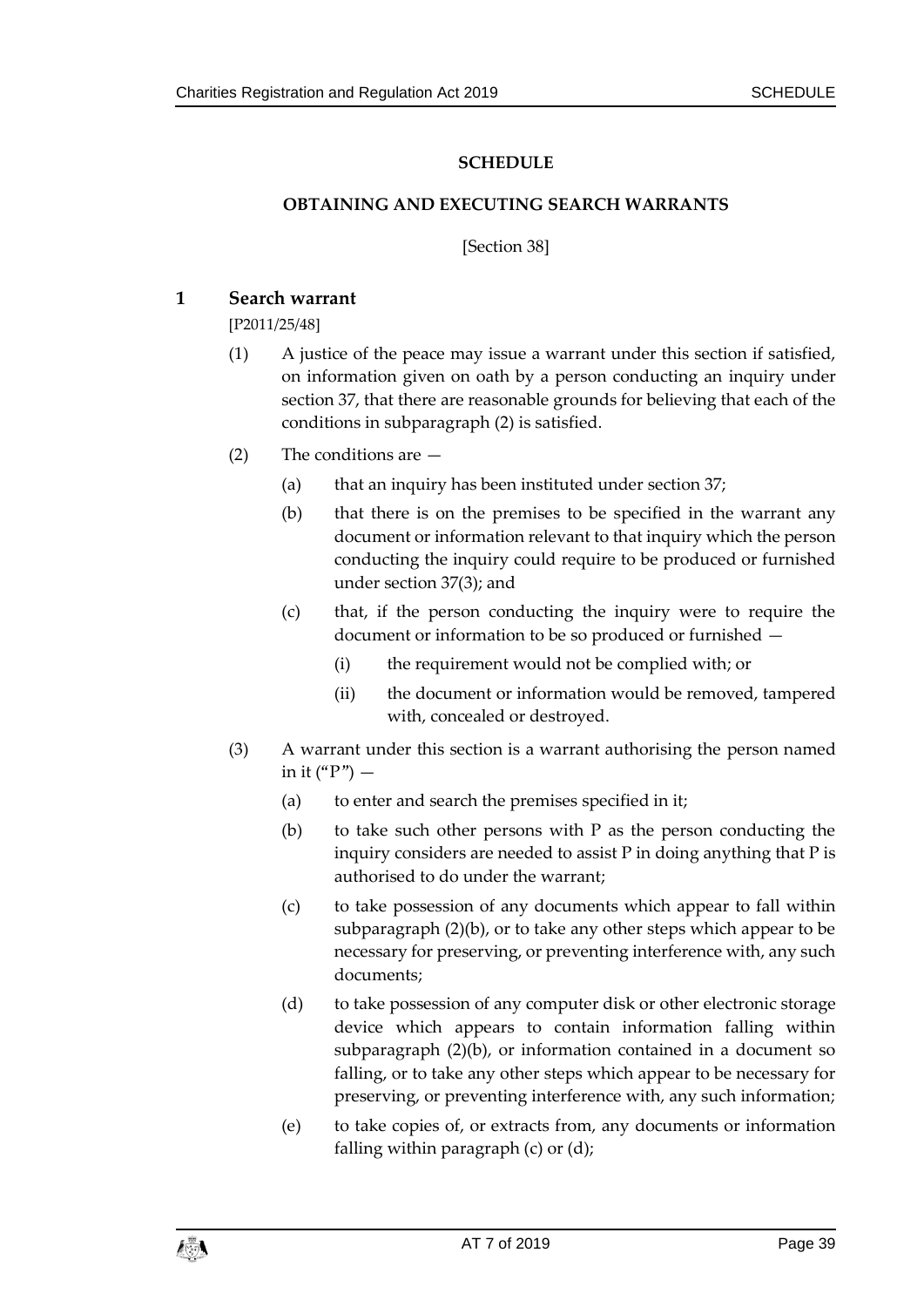- (f) to require any person on the premises to provide an explanation of any such document or information or to state where any such documents or information may be found;
- (g) to require any such person to give P such assistance as P may reasonably require for the taking of copies or extracts as mentioned in paragraph (e).

#### **2 Execution of search warrant**

#### [P2011/25/49]

- (1) Entry and search under a warrant under paragraph 1 must be at a reasonable hour and within one month of the date of its issue.
- (2) P must, if required to do so, produce
	- (a) the warrant; and
	- (b) if P is not the Attorney General, the document by which he was appointed under section 37(2),

for inspection by the occupier of the premises or anyone acting on the occupier's behalf.

- (3) P must make a written record of  $-$ 
	- (a) the date and time of P's entry on the premises;
	- (b) the number of persons (if any) who accompanied P on to the premises and the names of any such persons;
	- (c) the period for which P (and any such persons) remained on the premises;
	- (d) what P (and any such persons) did while on the premises; and
	- (e) any document or device of which P took possession while there.
- (4) If required to do so, P must give a copy of the record to the occupier of the premises or someone acting on the occupier's behalf.
- (5) Unless it is not reasonably practicable to do so, P must before leaving the premises comply with —
	- (a) the requirements of subparagraph (3); and
	- (b) any requirement made under subsection (4) before P leaves the premises.
- (6) Where possession of any document or device is taken under paragraph  $1-$ 
	- (a) the document may be retained for so long as the Attorney General considers that it is necessary to retain it (rather than a copy of it) for the purposes of the relevant inquiry under section 37; or
	- (b) the device may be retained for so long as the Attorney General considers that it is necessary to retain it for the purposes of that inquiry,

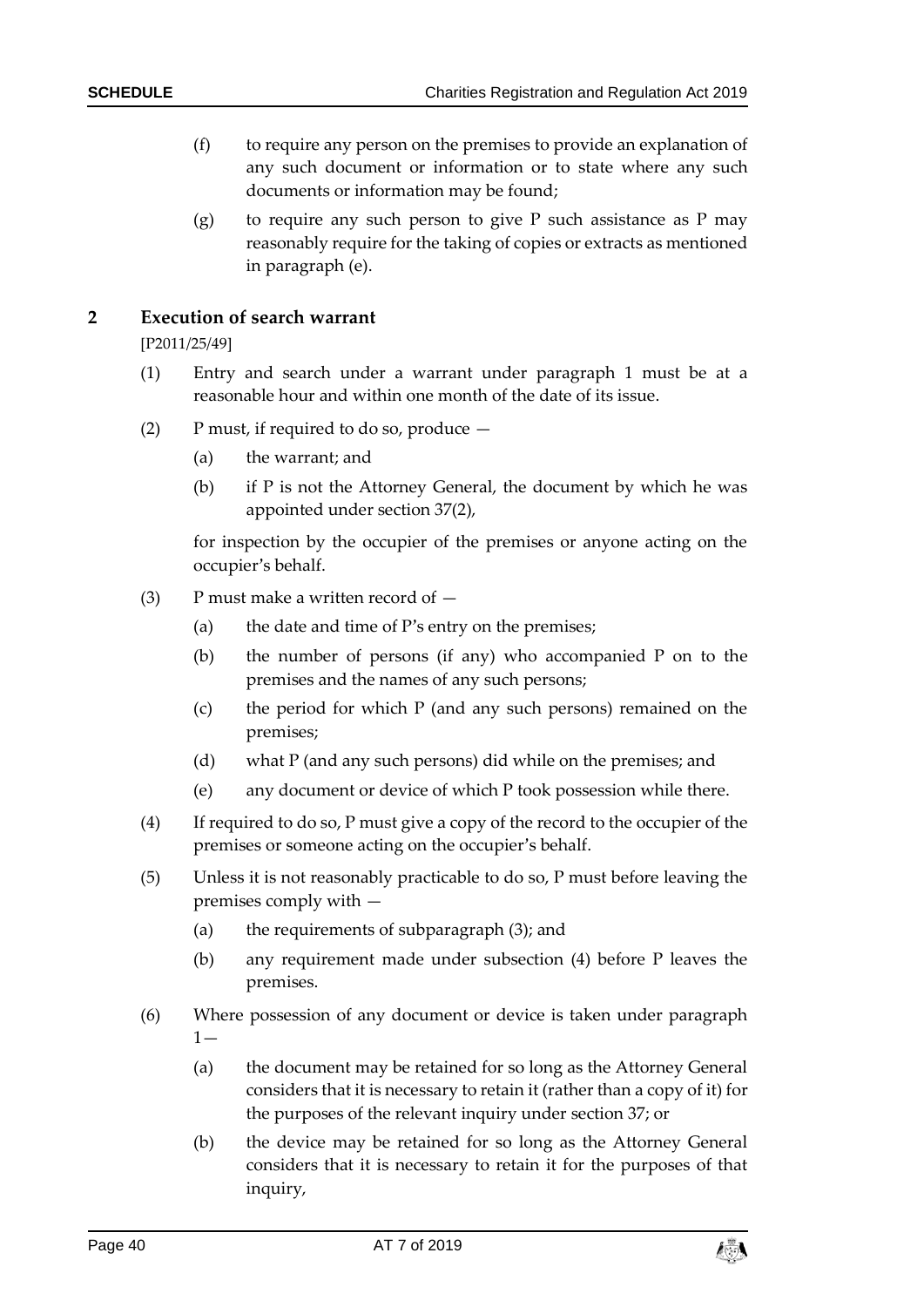as the case may be.

- (7) Once it appears to the Attorney General that the retention of any document or device has ceased to be so necessary, he or she must arrange for the document or device to be returned as soon as is reasonably practicable —
	- (a) to the person from whose possession it was taken; or
	- (b) to any of the charity trustees of the charity to which it belonged or related.
- (8) (8) It is an offence for a person intentionally to obstruct the exercise of any rights conferred by a warrant under paragraph 1.

Maximum penalty (summary)  $-12$  months' custody, a fine of level 5 on the standard scale or both.